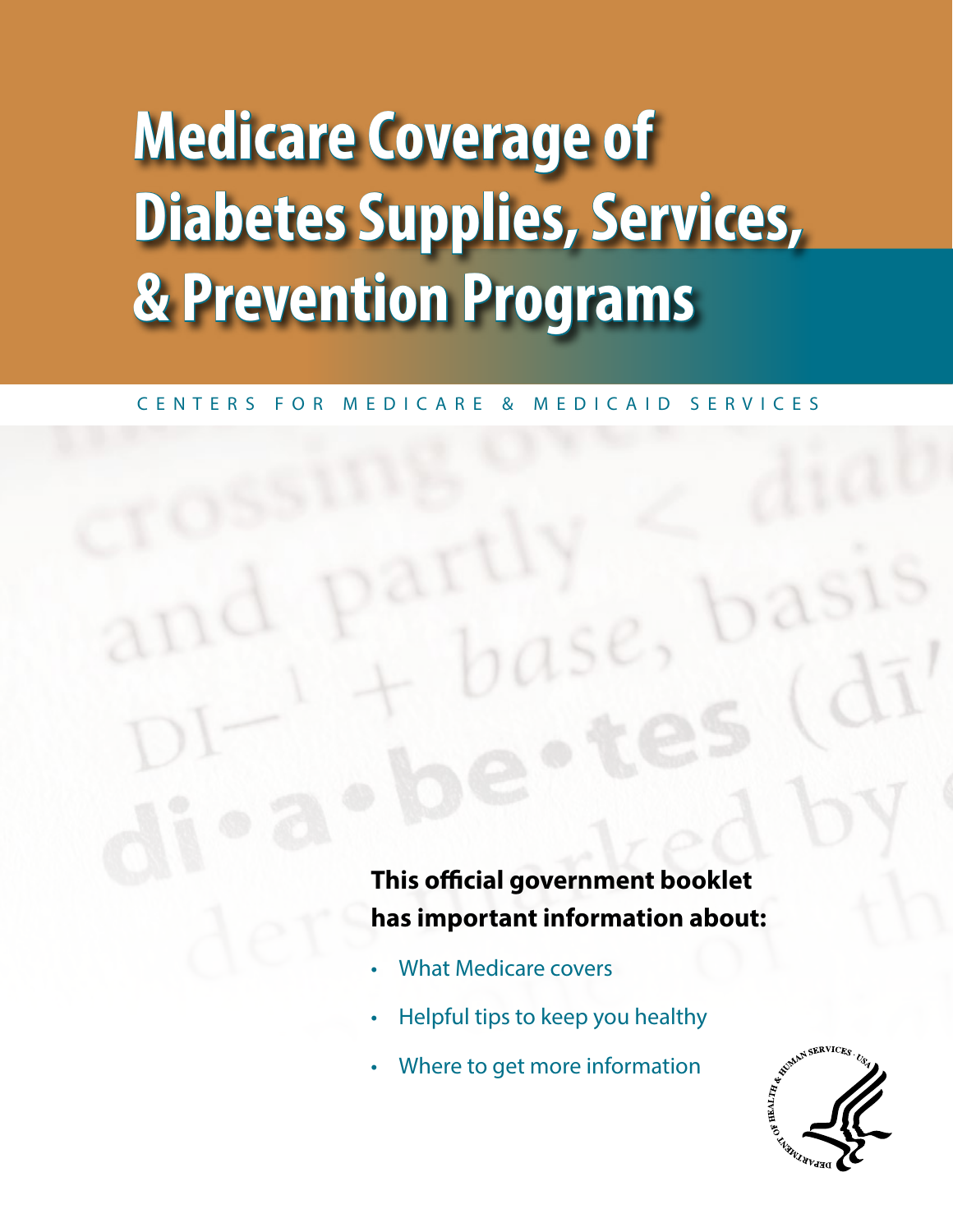The information in this booklet describes the Medicare Program at the time this booklet was printed. Changes may occur after printing. Visit [Medicare.gov](http://Medicare.gov), or call 1-800-MEDICARE (1-800-633-4227) to get the most current information. TTY users can call 1-877-486-2048.

"Medicare Coverage of Diabetes Supplies, Services, & Prevention Programs" isn't a legal document. Official Medicare Program legal guidance is contained in the relevant statutes, regulations, and rulings.

This educational publication was produced and disseminated at U.S. taxpayer expense. It's not a guidance document.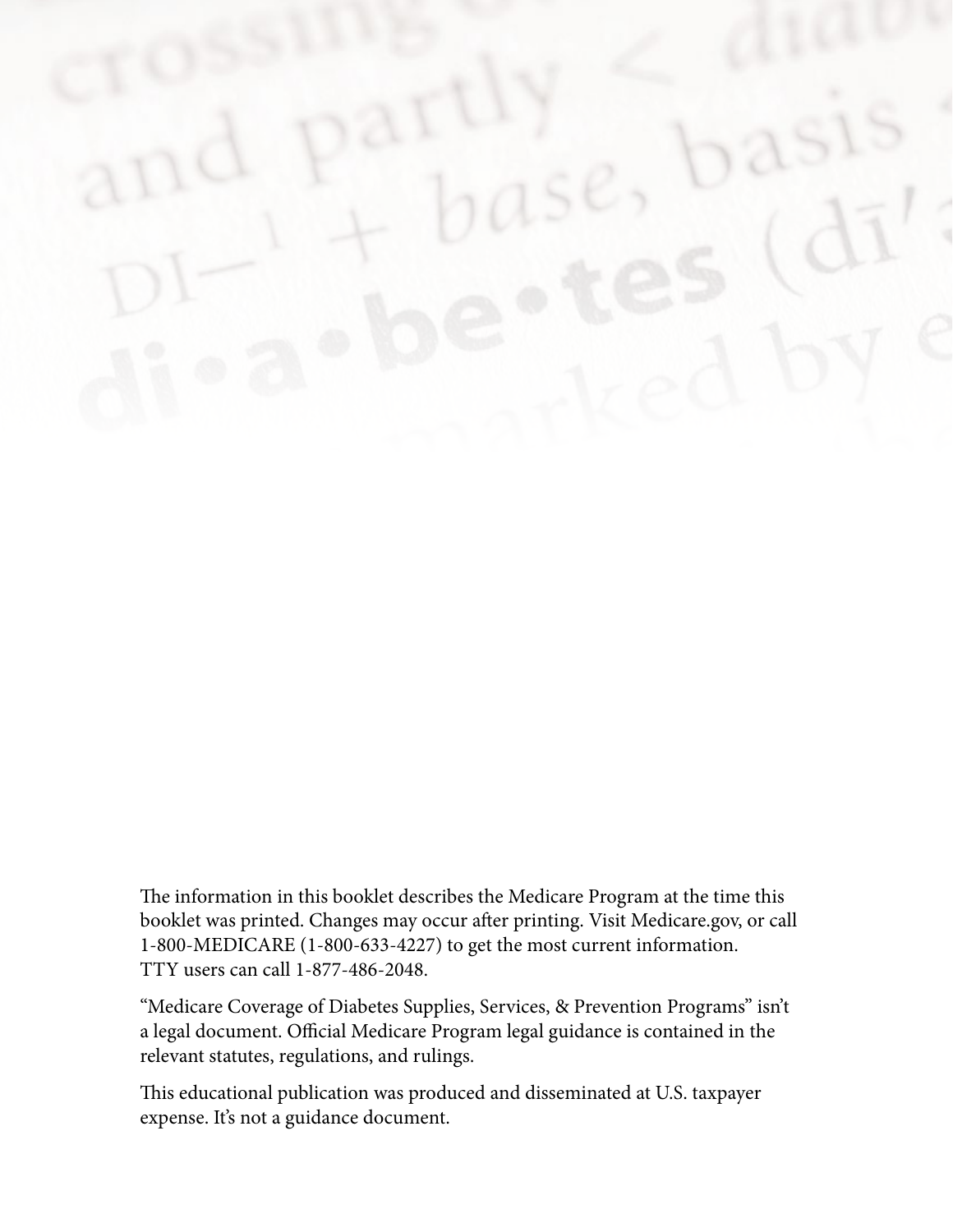### **Table of Contents**

|  | Section 1: Medicare Coverage for Diabetes At-a-Glance  5                                                        |  |
|--|-----------------------------------------------------------------------------------------------------------------|--|
|  | Section 2: Medicare Part B-Coverage for Diabetes Supplies 9<br>Blood sugar self-testing equipment & supplies 10 |  |
|  |                                                                                                                 |  |
|  |                                                                                                                 |  |
|  |                                                                                                                 |  |
|  | Replacing lost or damaged durable medical equipment or supplies in a                                            |  |
|  |                                                                                                                 |  |
|  |                                                                                                                 |  |
|  |                                                                                                                 |  |
|  |                                                                                                                 |  |
|  |                                                                                                                 |  |
|  | Section 4: Medicare Coverage for Diabetes Screenings & Services 17                                              |  |
|  |                                                                                                                 |  |
|  |                                                                                                                 |  |
|  |                                                                                                                 |  |
|  |                                                                                                                 |  |
|  |                                                                                                                 |  |
|  |                                                                                                                 |  |
|  |                                                                                                                 |  |
|  |                                                                                                                 |  |
|  |                                                                                                                 |  |
|  |                                                                                                                 |  |
|  | Supplies & services that Medicare doesn't cover 24                                                              |  |
|  |                                                                                                                 |  |
|  |                                                                                                                 |  |
|  |                                                                                                                 |  |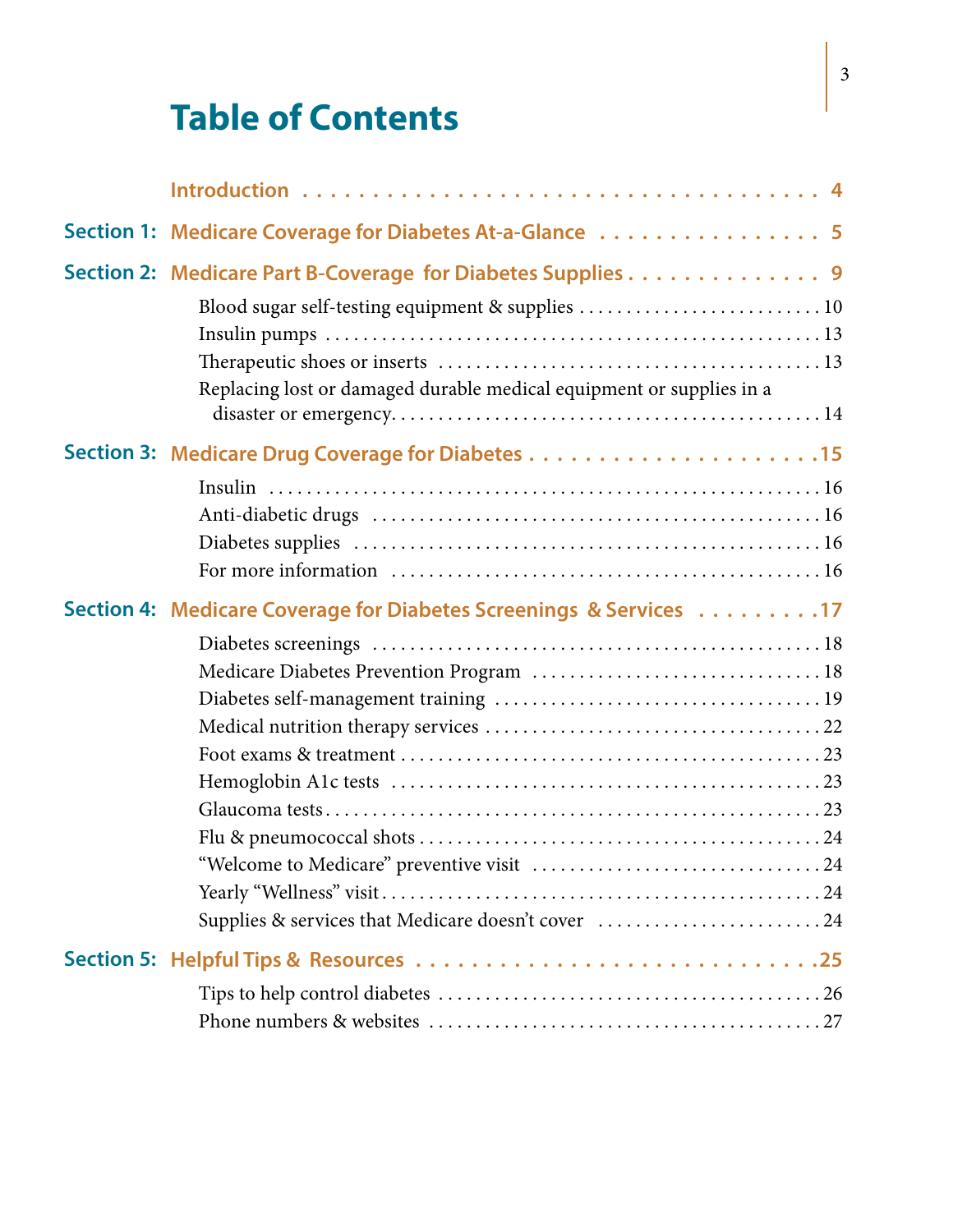<span id="page-3-0"></span>

### **Introduction**

### **This booklet explains Medicare coverage of diabetes supplies and services in Original Medicare and with Medicare drug coverage (Part D).**

Original Medicare is fee-for-service coverage. The government usually pays your health care providers directly for your Medicare Part A (Hospital Insurance) and/or Medicare Part B (Medical Insurance) benefits.

If you have other insurance that supplements Original Medicare, like a Medicare Supplement Insurance (Medigap) policy, it may pay some of the costs for some of the services described in this booklet. Contact your plan's benefits administrator for more information.

If you have a Medicare Advantage Plan or other Medicare health plan, your plan must give you at least the same coverage as Original Medicare, but it may have different rules. Your costs, rights, protections, and choices for where you get your care might be different if you're in one of these plans. You might also get extra benefits. Read your plan materials, or call your benefits administrator for more information.

### **It will be helpful to understand these terms as you read this booklet:**

**Coinsurance:** An amount you may be required to pay as your share of the cost for services after you pay any deductibles. Coinsurance is usually a percentage (for example, 20%).

**Copayment:** An amount you may be required to pay as your share of the cost for a medical service or supply, like a doctor's visit, hospital outpatient visit, or prescription drug. A copayment is usually a set amount, rather than a percentage. For example, you might pay \$10 or \$20 for a doctor's visit or prescription.

**Deductible:** The amount you must pay for health care or prescriptions before Original Medicare, your prescription drug plan, or your other insurance begins to pay.

**Durable medical equipment:** Certain medical equipment, like a walker, wheelchair, or hospital bed, that's ordered by your doctor for use in the home.

**Medicare-approved amount:** In Original Medicare, this is the amount a doctor or supplier that accepts assignment can be paid. **Assignment** is an agreement by your doctor, provider, or supplier to be paid directly by Medicare, to accept the payment amount Medicare approves for the service, and not to bill you for any more than the Medicare deductible and coinsurance. It may be less than the actual amount a doctor or supplier charges. Medicare pays part of this amount and you're responsible for the difference.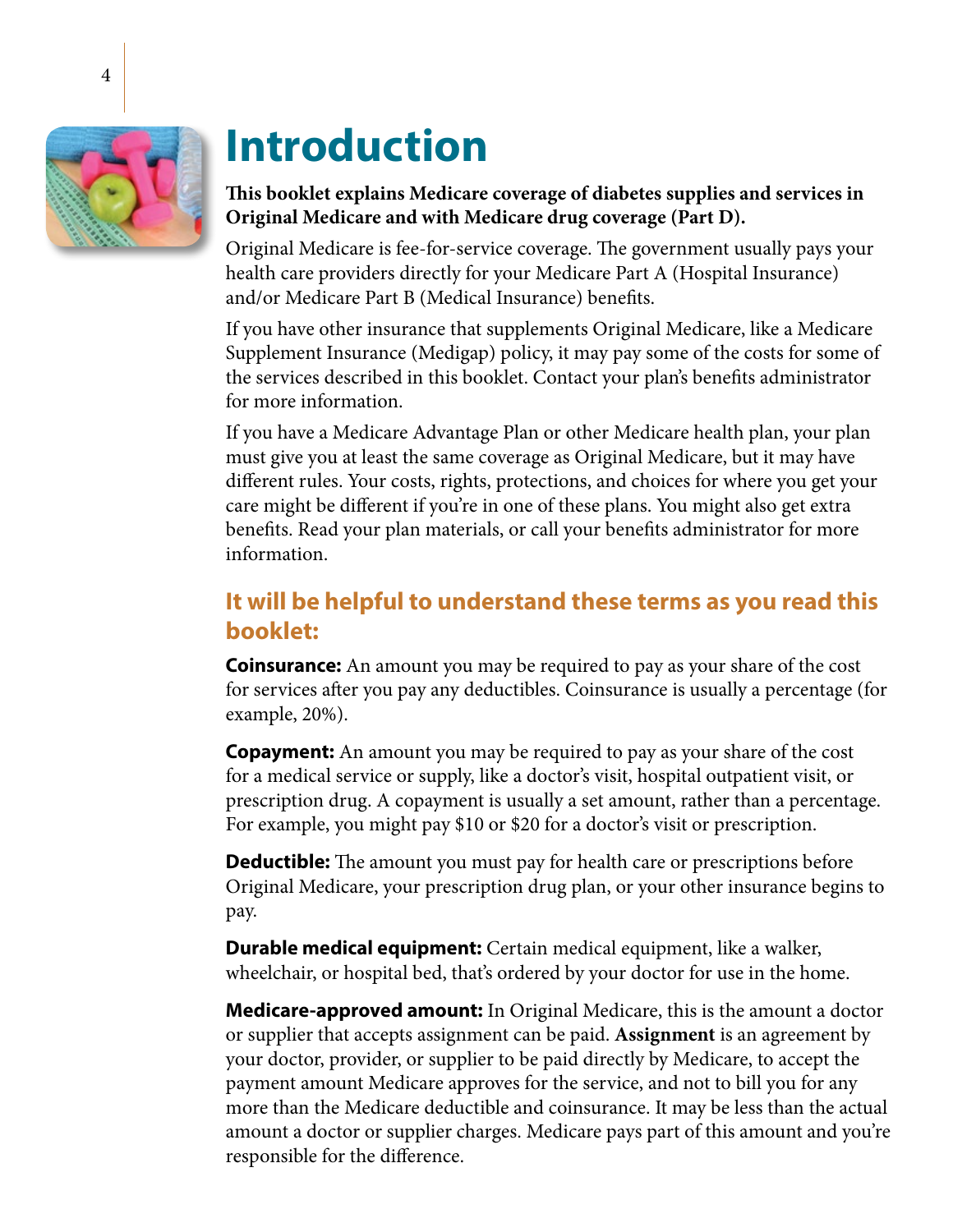### <span id="page-4-0"></span>**SECTION**

### **1 Medicare Coverage for Diabetes At-a-Glance**

T he chart on [pages 6–8](#page-5-0) provides a quick overview<br>of some of the diabetes services and supplies covered by Medicare Part B (Medical Insurance) and Medicare drug coverage (Part D).

Generally, Part B covers the services that may affect people who have diabetes. Part B also covers some preventive services for people who are at risk for diabetes. You must have Part B to get services and supplies it covers.

Part D covers diabetes supplies used to inject or inhale insulin. You must be enrolled in a Medicare drug plan to get supplies Part D covers.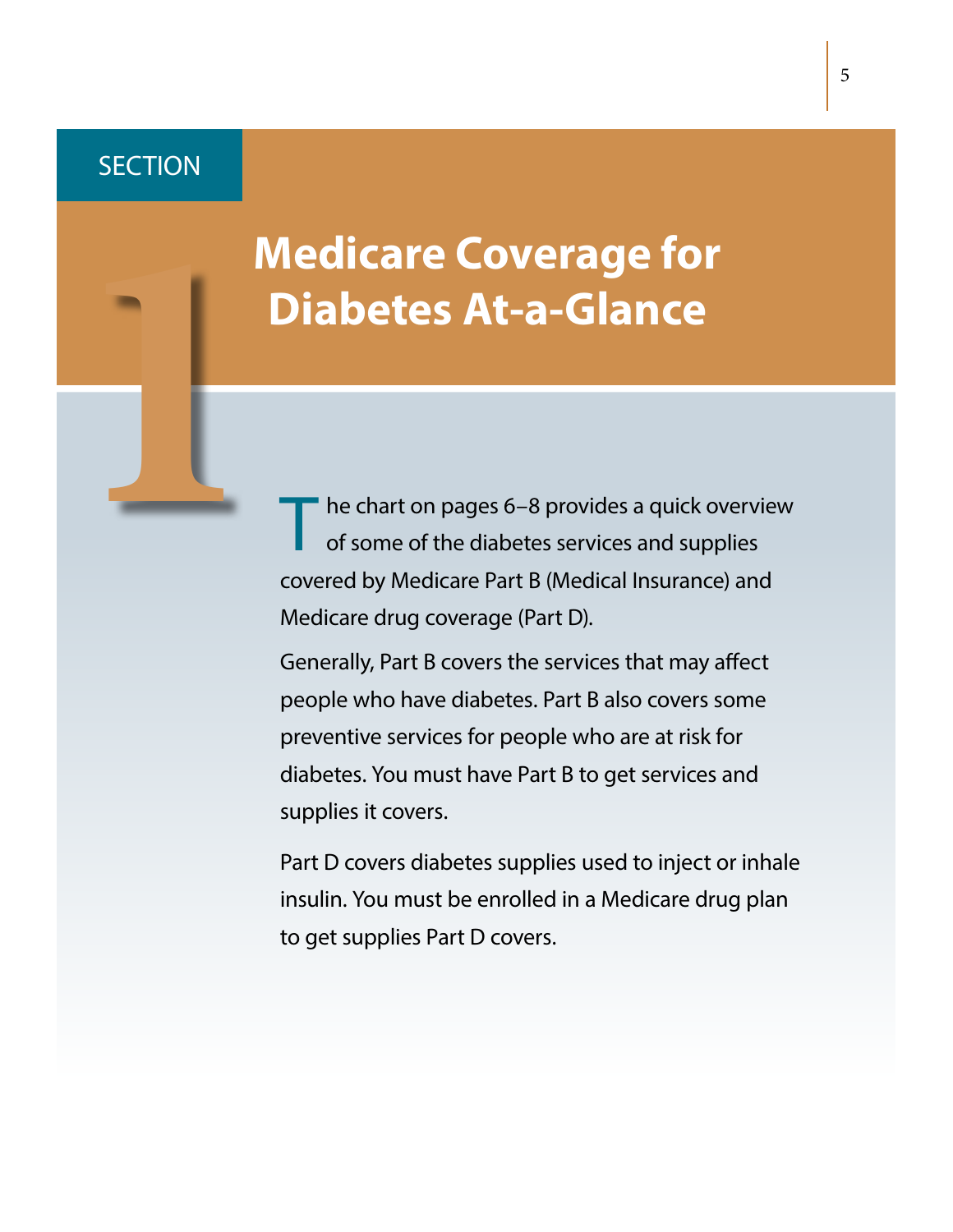<span id="page-5-0"></span>

| Supply/<br>service                                                                     | <b>What Medicare covers</b>                                                                                                                                                                                                                                                                                                       | <b>What you pay</b>                                                                                                                                                                    |
|----------------------------------------------------------------------------------------|-----------------------------------------------------------------------------------------------------------------------------------------------------------------------------------------------------------------------------------------------------------------------------------------------------------------------------------|----------------------------------------------------------------------------------------------------------------------------------------------------------------------------------------|
| <b>Anti-diabetic</b><br>drugs<br>See page 16.                                          | Part D covers anti-diabetic drugs to maintain blood<br>sugar (glucose).                                                                                                                                                                                                                                                           | Coinsurance or copayment<br>Part D deductible may also apply                                                                                                                           |
| <b>Diabetes</b><br>screening tests<br>See page 18.                                     | Part B covers these screenings if your doctor<br>determines you're at risk for diabetes. You may be eli-<br>gible for up to 2 diabetes screening tests each year.                                                                                                                                                                 | No coinsurance, copayment, or<br>Part B deductible for screenings<br>Generally, 20% of the<br>Medicare-approved amount after<br>the yearly Part B deductible for<br>the doctor's visit |
| <b>Medicare</b><br><b>Diabetes</b><br><b>Prevention</b><br>Program<br>See pages 18-19. | Part B covers a once-per-lifetime health behavior<br>change program to help you prevent diabetes.                                                                                                                                                                                                                                 | Nothing for these services if<br>you're eligible                                                                                                                                       |
| <b>Diabetes self-</b><br>management<br>training<br>See pages 19-22.                    | Part B covers diabetes self-management training<br>services for people recently diagnosed with diabetes or<br>at risk for complications from diabetes. For Medicare<br>to cover these services, your doctor or other health care<br>provider must order it, and an accredited individual or<br>program must provide the services. | 20% of the Medicare-approved<br>amount after the yearly Part B<br>deductible                                                                                                           |
| <b>Diabetes</b><br>equipment &<br>supplies<br>See pages 10-13.                         | Part B covers home blood sugar (glucose) monitors<br>and supplies you use with the equipment, including<br>blood sugar test strips, lancet devices, and lancets. There<br>may be limits on how much or how often you get these<br>supplies.                                                                                       | 20% of the Medicare-approved<br>amount after the yearly Part B<br>deductible                                                                                                           |
| <b>Diabetes</b><br>supplies<br>See page 16.                                            | Part D covers certain medical supplies to administer<br>insulin (like syringes, needles, alcohol swabs, gauze,<br>and inhaled insulin devices).                                                                                                                                                                                   | Coinsurance or copayment<br>Part D deductible may also apply                                                                                                                           |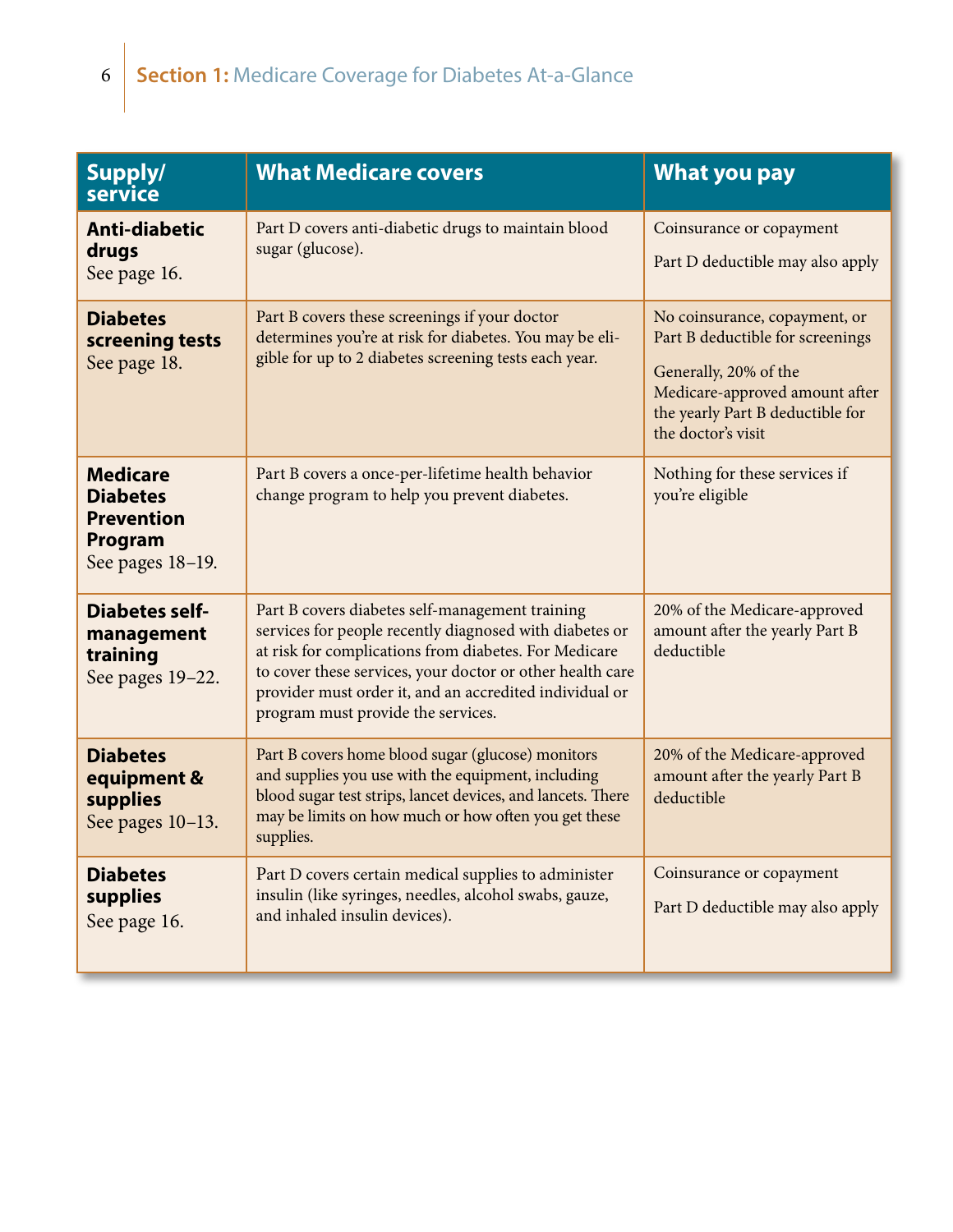| <b>Supply/service</b>                          | <b>What Medicare covers</b>                                                                                                                                                                                                                                                                                | What you pay                                                                                                       |
|------------------------------------------------|------------------------------------------------------------------------------------------------------------------------------------------------------------------------------------------------------------------------------------------------------------------------------------------------------------|--------------------------------------------------------------------------------------------------------------------|
| Flu &<br>pneumococcal<br>shots<br>See page 24. | Flu shot—To help prevent influenza or<br>flu virus. Part B covers this shot once a flu<br>season in the fall or winter to help prevent<br>influenza or flu virus.<br><b>Pneumococcal shot</b> —Part B covers<br>this shot to help prevent pneumococcal<br>infections (like certain types of<br>pneumonia). | No coinsurance, copayment, or<br>Part B deductible if your doctor<br>or health care provider accepts<br>assignment |
| Foot exams &<br>treatment<br>See page 23.      | Part B covers a foot exam every 6 months<br>if you have diabetic peripheral neuropathy<br>and loss of protective sensation, as long as<br>you haven't seen a foot care professional<br>for another reason between visits.                                                                                  | 20% of the Medicare-approved<br>amount after the yearly Part B<br>deductible                                       |
| <b>Glaucoma tests</b><br>See page 23.          | Part B covers this test once every 12<br>months if you're at high risk for glaucoma.<br>A doctor legally authorized by the state<br>must do the test.                                                                                                                                                      | 20% of the Medicare-approved<br>amount after the yearly Part B<br>deductible                                       |
| <b>Insulin</b><br>See page 16.                 | Part D covers insulin that isn't<br>administered with an insulin pump.                                                                                                                                                                                                                                     | Coinsurance or copayment<br>Part D deductible may also apply                                                       |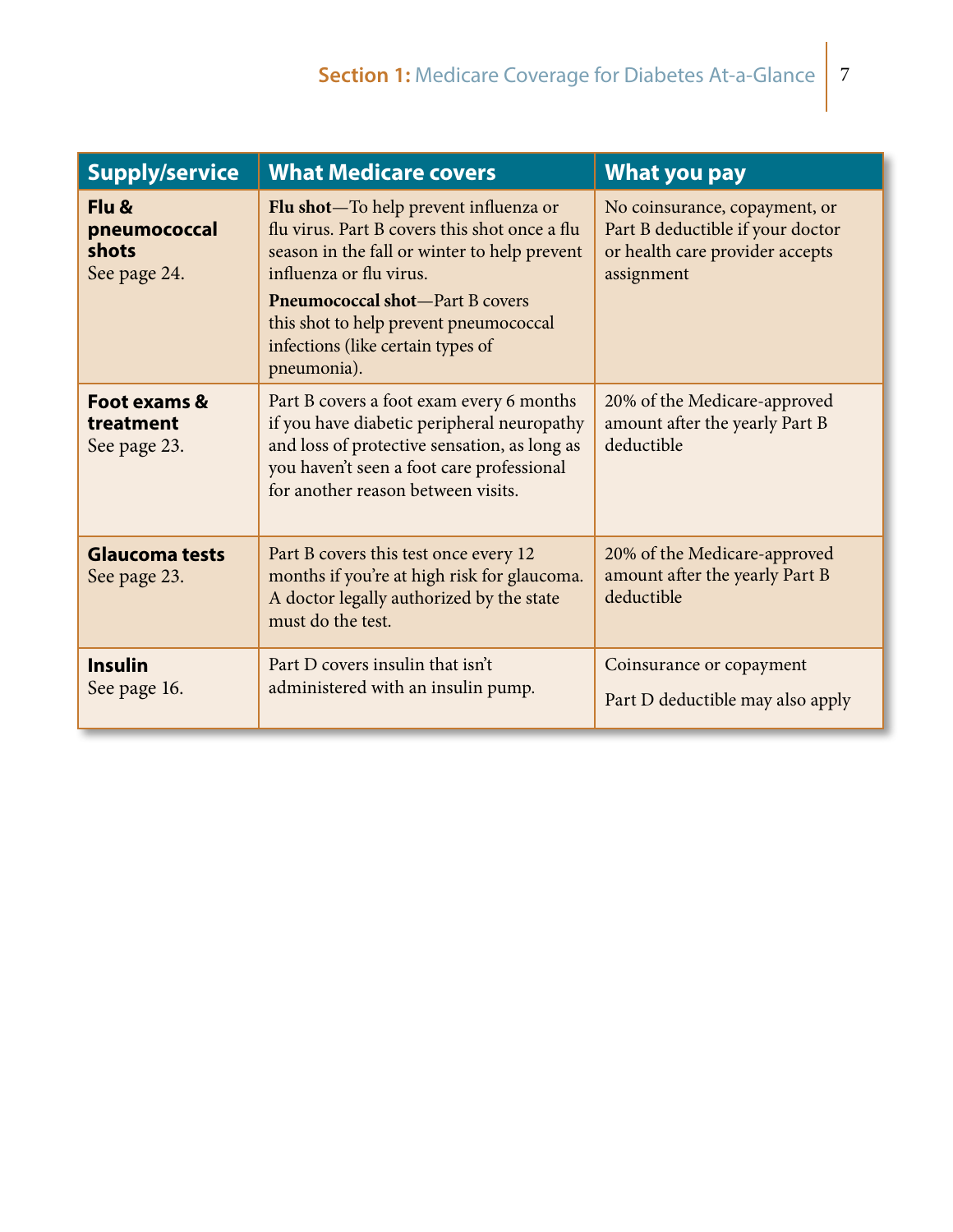| <b>Supply/service</b>                                                     | <b>What Medicare covers</b>                                                                                                                                                                                                                        | <b>What you pay</b>                                                                                                                                                                                                                                          |
|---------------------------------------------------------------------------|----------------------------------------------------------------------------------------------------------------------------------------------------------------------------------------------------------------------------------------------------|--------------------------------------------------------------------------------------------------------------------------------------------------------------------------------------------------------------------------------------------------------------|
| <b>Insulin pumps</b><br>See page 13.                                      | Part B covers external durable insulin<br>pumps and the insulin the pump uses<br>under durable medical equipment if you<br>meet certain conditions.                                                                                                | 20% of the Medicare-approved<br>amount after the yearly Part B<br>deductible                                                                                                                                                                                 |
| <b>Medical nutrition</b><br>therapy (MNT)<br>services<br>See pages 22-23. | Part B may cover medical nutrition<br>therapy and certain related services if<br>you have diabetes or kidney disease. Your<br>doctor or other health care provider must<br>refer you for these services.                                           | No copayment, coinsurance, or<br>Part B deductible if your doctor<br>or health care provider accepts<br>assignment                                                                                                                                           |
| <b>Therapeutic</b><br>shoes or inserts<br>See pages 13-14.                | Part B covers therapeutic shoes or inserts<br>if you have diabetes and severe diabetic<br>foot disease.                                                                                                                                            | 20% of the Medicare-approved<br>amount after the yearly Part B<br>deductible                                                                                                                                                                                 |
| "Welcome to<br><b>Medicare"</b><br>preventive visit<br>See page 24.       | Within the first 12 months you have<br>Part B, Medicare covers a one-time<br>review of your health, and education and<br>counseling about preventive services,<br>including certain screenings, shots, and<br>referrals for other care, if needed. | No copayment, coinsurance, or<br>Part B deductible if your doctor<br>or health care provider accepts<br>assignment                                                                                                                                           |
| <b>Yearly "Wellness"</b><br>visit<br>See page 24.                         | If you've already had Part B for longer<br>than 12 months, you can get a yearly<br>"Wellness" visit to develop or update a<br>personalized prevention plan based on<br>your current health and risk factors.                                       | No copayment, coinsurance or<br>Part B deductible if your doctor<br>or health care provider accepts<br>assignment<br>If you had a "Welcome to<br>Medicare" visit, you'll have to wait<br>12 months before you can get your<br>first yearly "Wellness" visit. |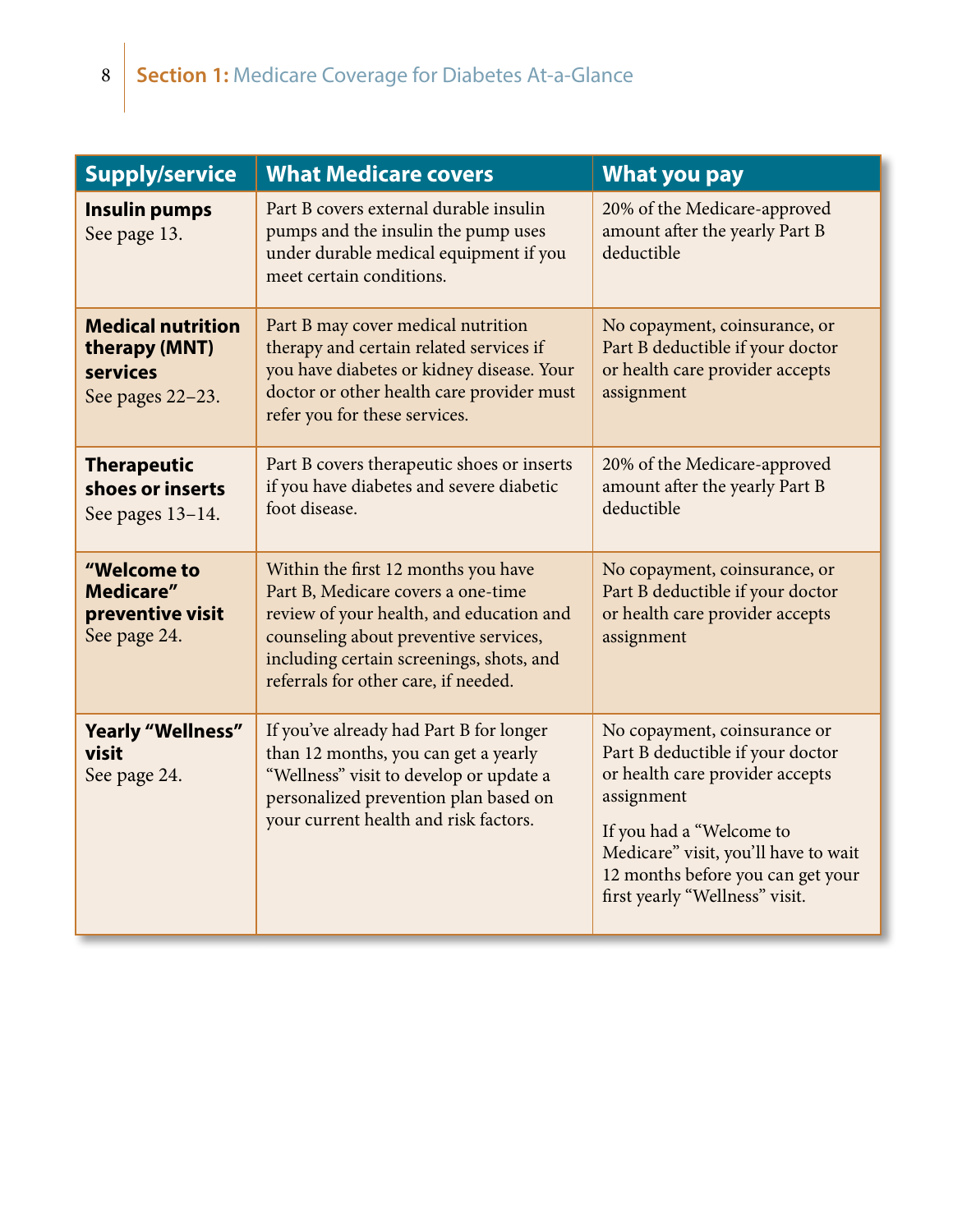### <span id="page-8-0"></span>**SECTION**

# **Medicare Part B Coverage for Diabetes Supplies 2**

Inis section provides information about Part B (Medical Insurance) and its coverage of diabetes supplies. Medicare covers certain supplies if you have diabetes and Part B, including:

- **• Blood sugar self-testing equipment & supplies**. [See pages 10–13](#page-9-0).
- **• Insulin pumps**. [See page 13.](#page-12-0)
- **• Therapeutic shoes or inserts**. [See pages 13–14.](#page-12-0)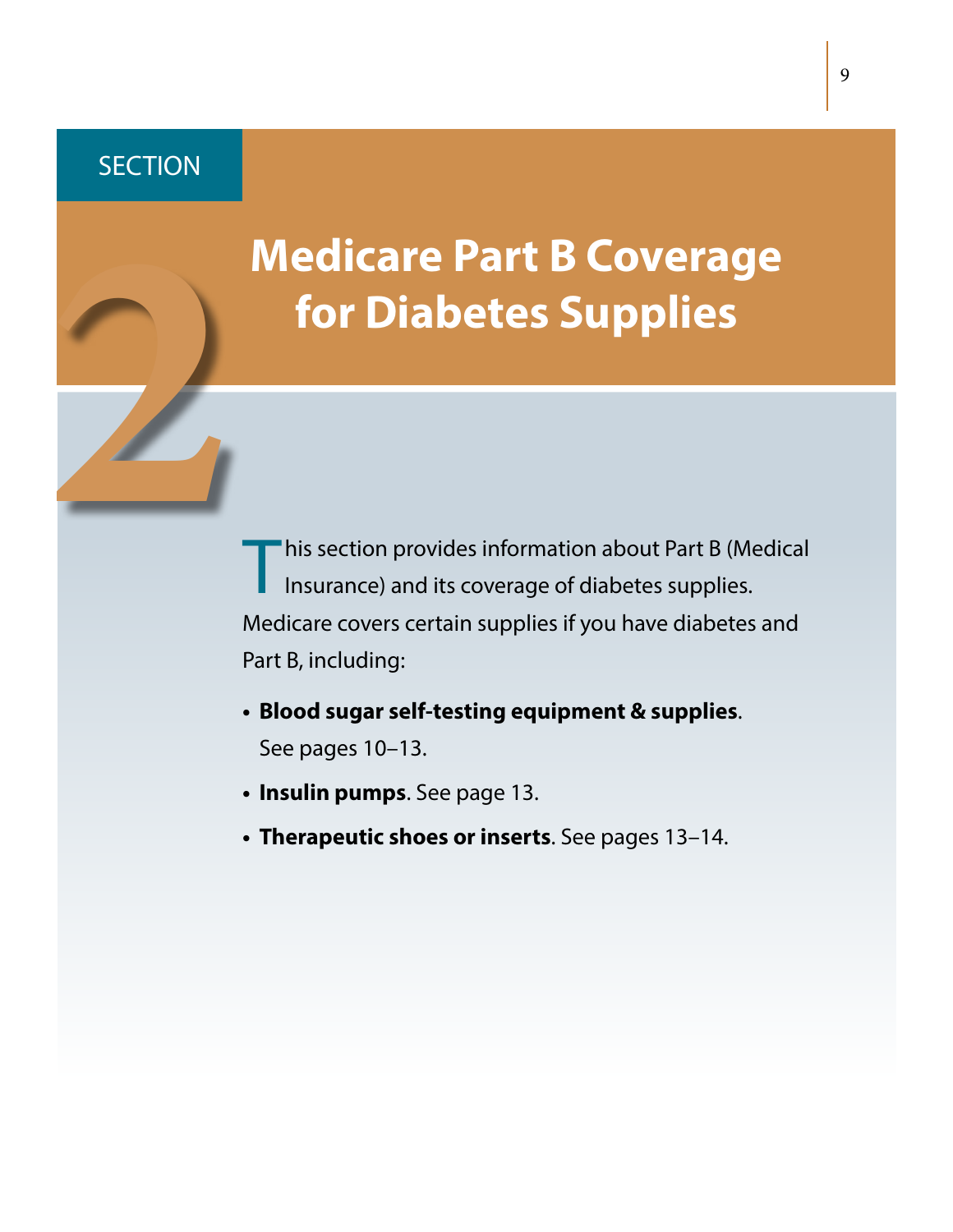### <span id="page-9-0"></span>**Blood sugar self-testing equipment & supplies**

Part B covers blood sugar (also called blood glucose) self-testing equipment and supplies as durable medical equipment, even if you don't use insulin.

### **Self-testing supplies include:**

- **• Blood sugar monitors**
- **• Blood sugar test strips**
- **• Lancet devices and lancets**
- **• Glucose control solutions** for checking the accuracy of testing equipment and test strips

Part B covers the same type of blood sugar testing supplies listed above for people with diabetes whether or not they use insulin. However, the amount of supplies that Part B covers varies.

- If you use insulin, you may be able to get up to 300 test strips and 300 lancets every 3 months.
- If you don't use insulin, you may be able to get 100 test strips and 100 lancets every 3 months.

If your doctor says it's medically necessary, and if other qualifications and documentation requirements are met, **Medicare will allow you to get additional test strips and lancets**. "Medically necessary" means that you need services or supplies for the diagnosis or treatment of your medical condition and meet accepted standards of medical practice. You may need to keep a record that shows how often you're actually testing yourself.

If you meet certain criteria, Medicare also covers therapeutic continuous glucose monitors and related supplies approved for use in place of blood sugar monitors for making diabetes treatment decisions (like changes in diet and insulin dosage). If you use insulin and require frequent adjustments to your insulin regimen/ dosage, Medicare may cover a continuous glucose monitor if your doctor determines that you meet all of the requirements for Medicare coverage, including the need to frequently check your blood sugar (4 or more times a day) and the need to either use an insulin pump or receive 3 or more insulin injections per day. You must also make routine in-person visits with your doctor.

If you have questions about diabetes supplies, visit [Medicare.gov/coverage.](http://Medicare.gov/coverage) You can also call 1-800-MEDICARE (1-800-633-4227). TTY users can call 1-877-486-2048.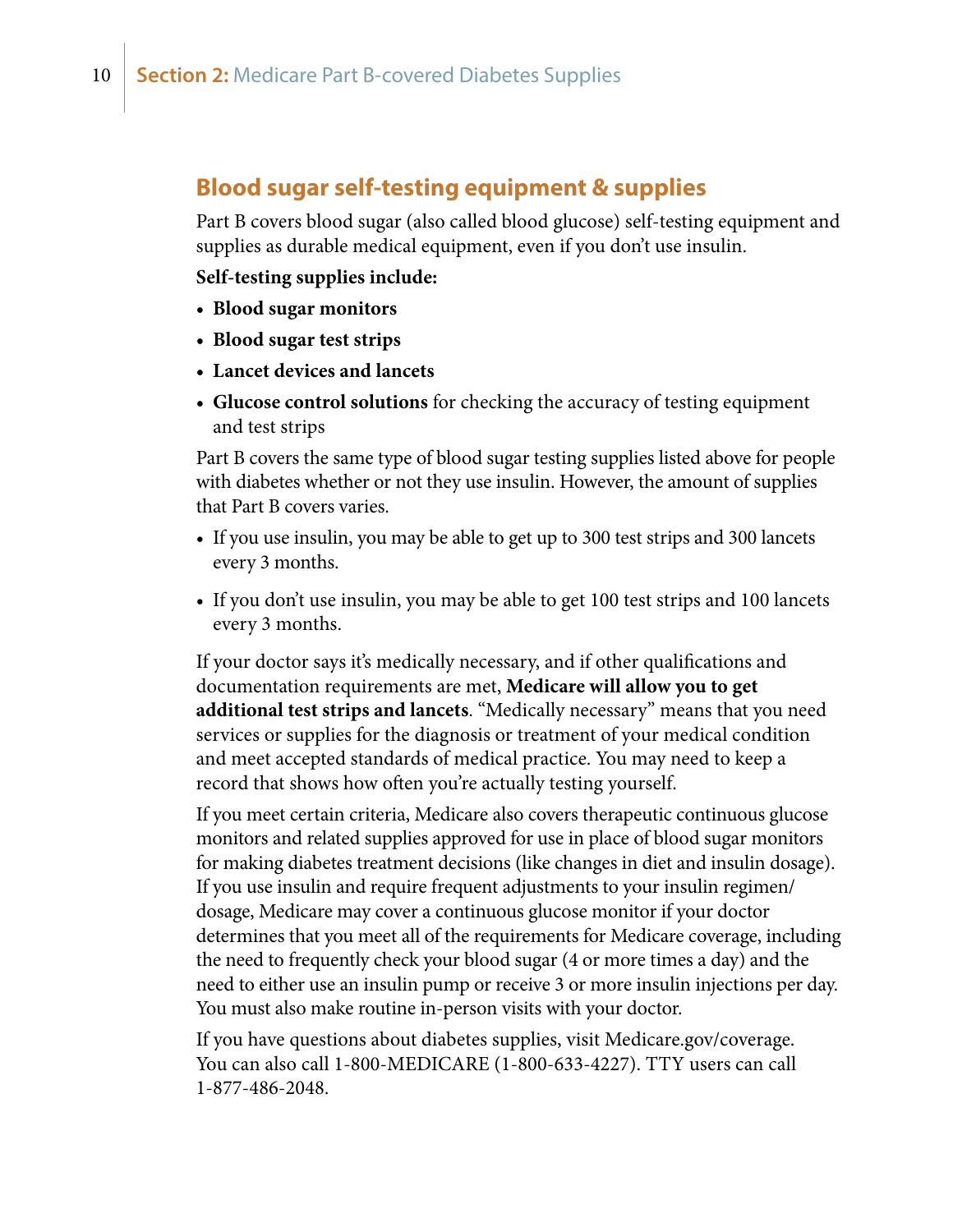### Blood sugar self-testing equipment & supplies (continued)

### **What do I need from my doctor to get these covered supplies?**

Medicare will only cover your blood sugar self-testing equipment and supplies if you get a prescription from your doctor. The prescription should include:

- Whether you have diabetes.
- What kind of blood sugar monitor you need and why you need it. (If you need a special monitor because of vision problems, your doctor must explain that.)
- Whether you use insulin.
- How often you should test your blood sugar.
- How many test strips and lancets you need for one month.

### **Where can I get these supplies?**

- You can order and pick up your supplies at your pharmacy.
- You can order your supplies from a medical equipment supplier. Generally, a "supplier" is any company, person, or agency that gives you a medical item or service, except when you're an inpatient in a hospital or skilled nursing facility. If you get your supplies this way, you must place the order yourself. You'll need a prescription from your doctor to place your order, but your doctor can't order the supplies for you.

### **Keep these in mind:**

- You must ask for refills for your supplies.
- You need a new prescription from your doctor for your lancets and test strips every 12 months.

### **What supplier or pharmacy should I use?**

Before you get a supply it's important to ask the supplier or pharmacy these questions:

- Are you enrolled in Medicare?
- Do you accept assignment?

If the answer to either of these 2 questions is "no," you should call another supplier or pharmacy in your area who answers "yes" to be sure Medicare covers your purchase and to save you money.

If you can't find a supplier or pharmacy in your area that's enrolled in Medicare and accepts assignment, you may want to order your supplies through the mail. This may also save you money.

To find a supplier that's enrolled in Medicare, visit [Medicare.gov/supplier](http://Medicare.gov/supplier). Or, call 1-800-MEDICARE (1-800-633-4227). TTY users can call 1-877-486-2048.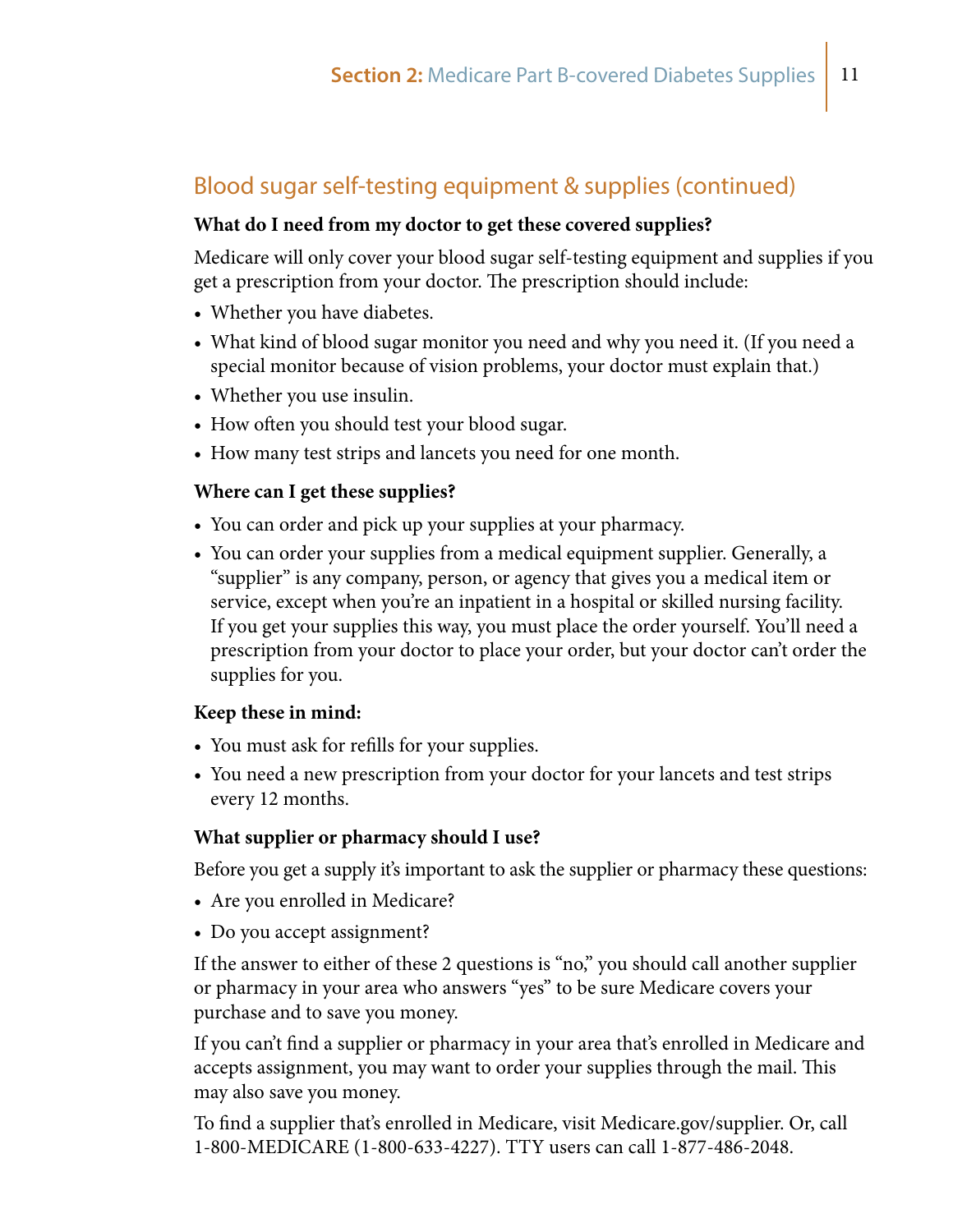### Blood sugar self-testing equipment & supplies (continued)

**Note:** Medicare won't pay for any supplies you didn't ask for, or for any supplies that were sent to you automatically from suppliers, including blood sugar monitors, test strips, and lancets. If you're getting supplies sent to you automatically, getting advertisements that are misleading, or suspect fraud relating to your diabetes supplies, call 1-800-MEDICARE (1-800-633-4227). TTY users can call 1-877-486-2048.

You must get supplies from a pharmacy or supplier that's enrolled in Medicare. If you go to a pharmacy or supplier that isn't enrolled in Medicare, Medicare won't pay. **You'll have to pay the entire bill for any supplies from non-enrolled pharmacies or non-enrolled suppliers.**

### **Who's responsible for submitting claims?**

All Medicare-enrolled pharmacies and suppliers must submit claims for blood sugar (glucose) monitors, test strips, and other items covered under durable medical equipment. You can't submit a claim for a blood sugar monitor or test strips yourself.

You should also make sure that the pharmacy or supplier accepts assignment for Medicare-covered supplies. **This could save you money**. If the pharmacy or supplier accepts assignment, Medicare will pay the pharmacy or supplier directly.

### **What do I have to pay?**

You pay no more than your coinsurance amount when you get your supplies from a pharmacy or supplier that accepts assignment. If your pharmacy or supplier **doesn't** accept assignment, charges may be higher, and you may pay more. You may also have to pay the entire charge at the time of service and wait for Medicare to send you its share of the cost.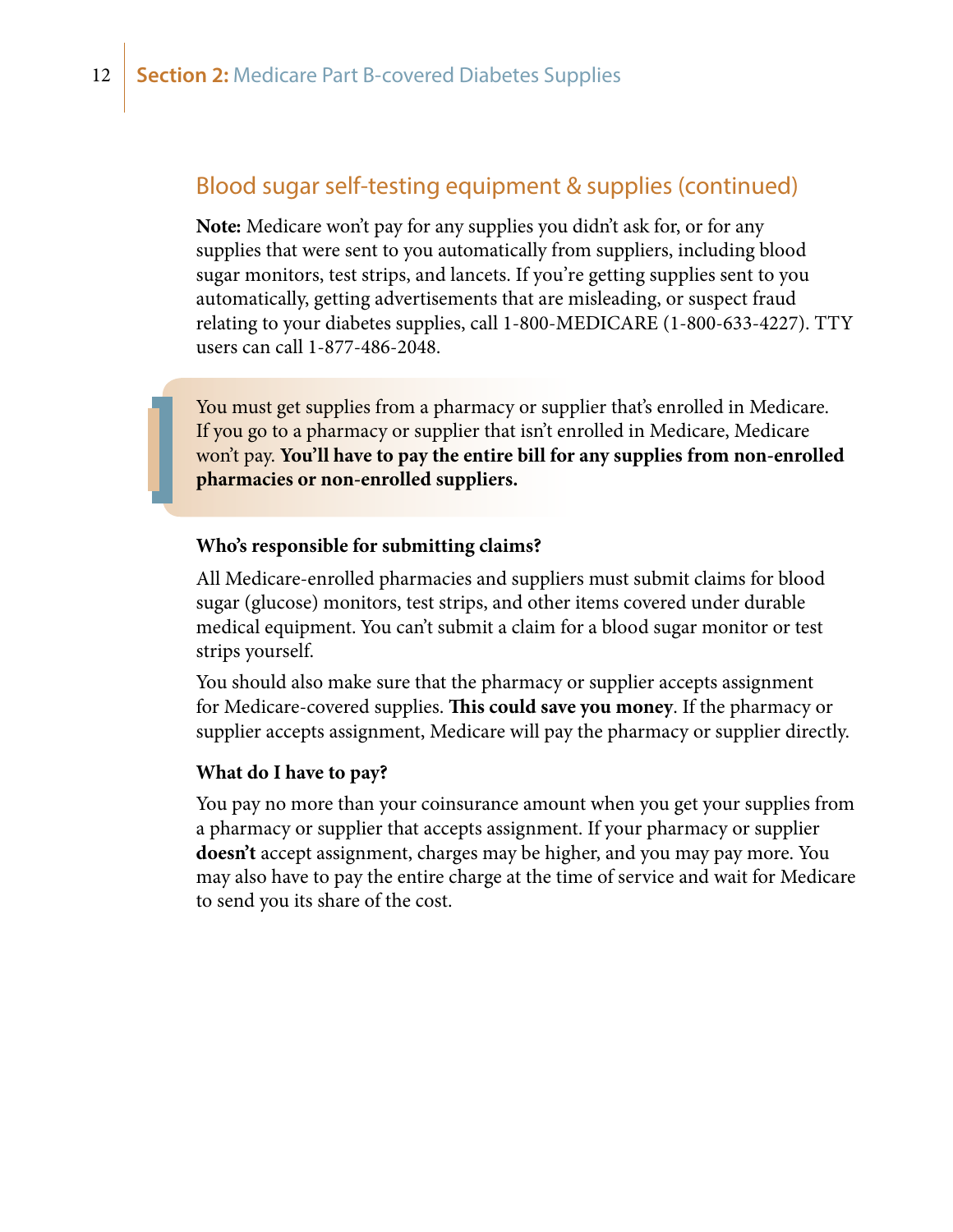### <span id="page-12-0"></span>**Insulin pumps**

Part B may cover insulin pumps worn outside the body (external), including the insulin used with the pump for some people with Part B who have diabetes and who meet certain conditions. Certain insulin pumps are considered durable medical equipment.

### **How do I get an insulin pump?**

If you need to use an insulin pump, your doctor will prescribe it for you.

**Note:** In Original Medicare, you pay 20% of the Medicare-approved amount after the yearly Part B deductible. Medicare will pay 80% of the cost of the insulin and the insulin pump. For more information about durable medical equipment and diabetes supplies, visit [Medicare.gov,](http://Medicare.gov) or call 1-800-MEDICARE (1-800-633-4227). TTY users can call 1-877-486-2048.

### **Therapeutic shoes or inserts**

If you have Part B, have diabetes, and meet certain conditions ([see page 14](#page-13-0)), Medicare will cover therapeutic shoes if you need them.

The types of shoes Part B covers each year include **one** of these:

- One pair of depth-inlay shoes and 3 pairs of inserts
- One pair of custom-molded shoes (including inserts) if you can't wear depth-inlay shoes because of a foot deformity, and 2 additional pairs of inserts

**Note:** In certain cases, Medicare may also cover separate inserts or shoe modifications instead of inserts.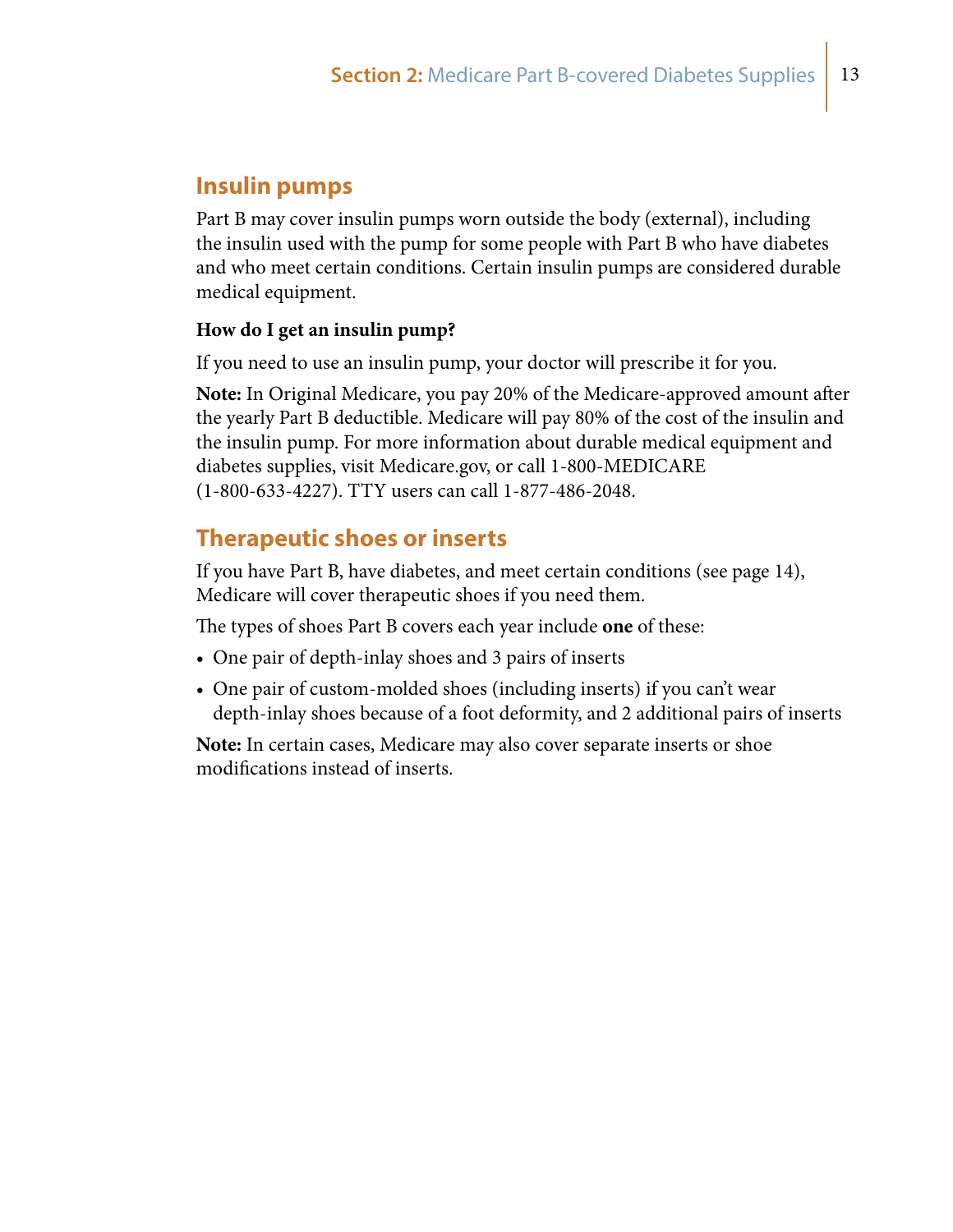### <span id="page-13-0"></span>Therapeutic shoes or inserts (continued)

### **How do I get therapeutic shoes?**

For Medicare to pay for your therapeutic shoes, the doctor treating your diabetes must certify that you meet these 3 conditions:

- 1. You have diabetes.
- 2. You have at least one of these conditions in one or both feet:
	- Partial or complete foot amputation
	- Past foot ulcers
	- Calluses that could lead to foot ulcers
	- Nerve damage because of diabetes with signs of problems with calluses
	- Poor circulation
	- A deformed foot
- 3. You're being treated under a comprehensive diabetes care plan and need therapeutic shoes and/or inserts because of diabetes.

Medicare also requires:

- A podiatrist or other qualified health care provider prescribes the shoes.
- A doctor or other qualified individual like a pedorthist, orthotist, or prosthetist fits and provides the shoes.

### **Replacing lost or damaged durable medical equipment or supplies in a disaster or emergency**

If Original Medicare already paid for durable medical equipment (like a wheelchair or walker) or supplies (like diabetic supplies) damaged or lost due to an emergency or disaster:

- In certain cases, Medicare will cover the cost to repair or replace your equipment or supplies.
- Generally, Medicare will also cover the cost of rentals for items (like wheelchairs) during the time your equipment is being repaired.

Call 1-800-MEDICARE (1-800-633-4227) to get more information about how to replace your equipment or supplies. TTY users can call 1-877-486-2048.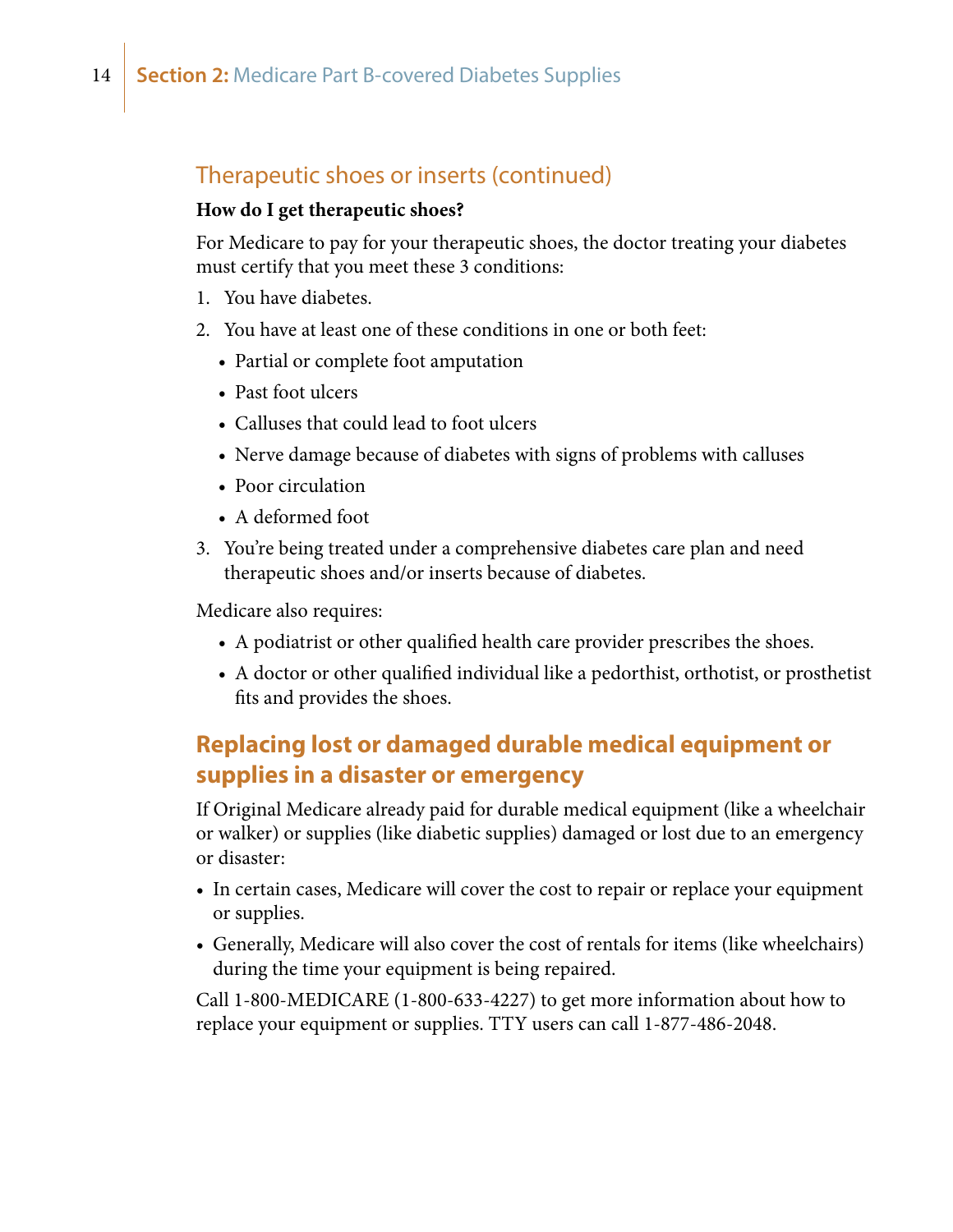### <span id="page-14-0"></span>**SECTION**

# **Medicare Drug Coverage for Diabetes**<br> **3 This section provides information about Medicare drug coverage**<br>
(Part D) for people with Medicare who have or are at risk for diabeter<br>
To get Medicare drug coverage, you must join a Medicare drug pla

(Part D) for people with Medicare who have or are at risk for diabetes. To get Medicare drug coverage, you must join a Medicare drug plan. Medicare drug plans cover these diabetes drugs and supplies:

- [Insulin](#page-15-0)
- Anti-diabetic drugs
- Certain diabetes supplies

### **Part D Senior Savings Model**

You may be able to join a drug plan that gives supplemental benefits for insulin starting January 1, 2021. The Part D Senior Savings Model is available to all people with Medicare. Plans that participate in this model will offer coverage choices that include multiple types of insulin at a maximum copayment of \$35 for a 30-day supply. People taking insulin who enroll in a participating plan could save up to \$446 a year in out-of-pocket costs. Visit [Medicare.gov/plan-compare](http://Medicare.gov/plan-compare) to find a participating plan in your state.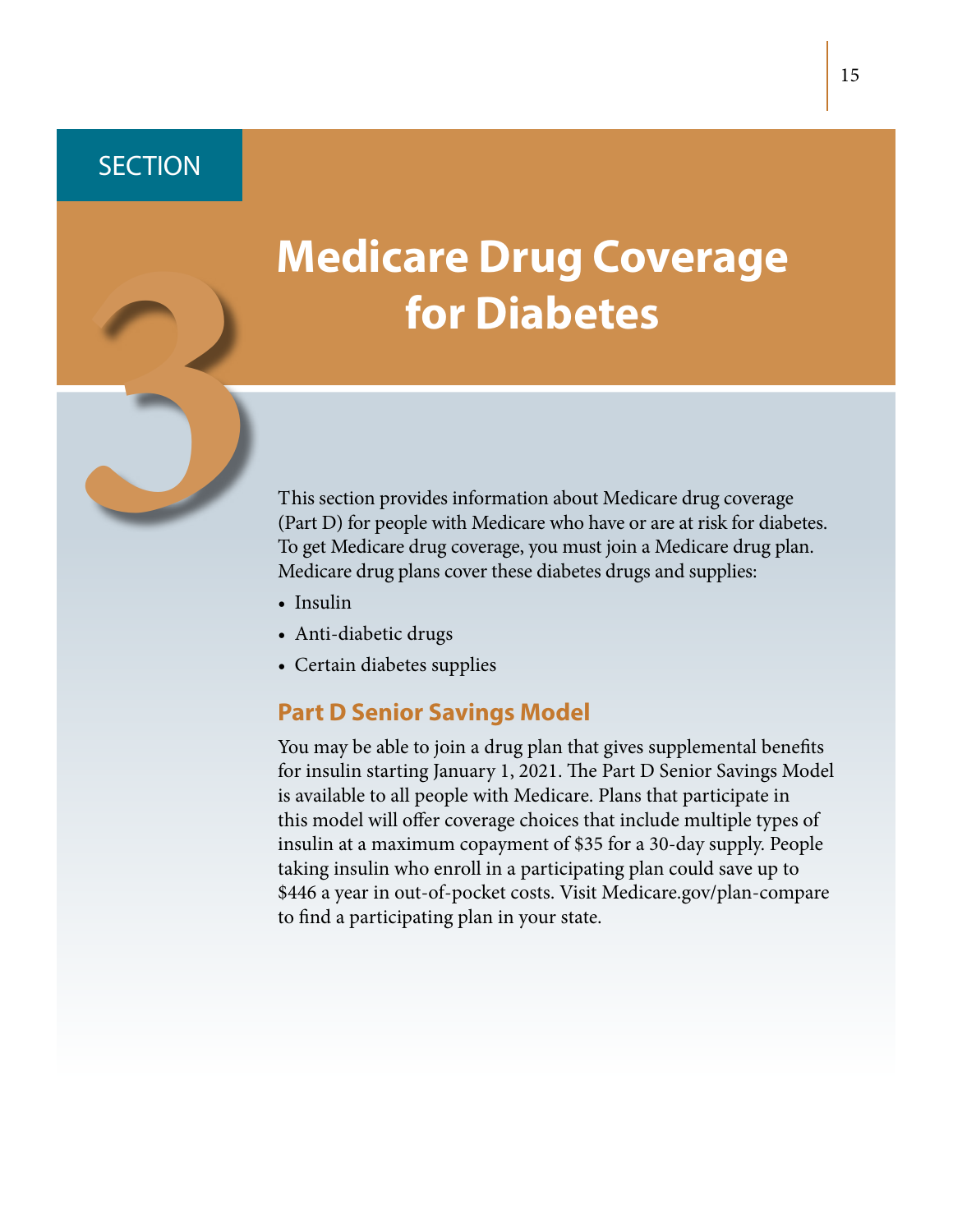### <span id="page-15-0"></span>**Insulin**

Medicare drug plans cover injectable insulin not used with an insulin infusion pump and inhaled insulin.

### **Anti-diabetic drugs**

Blood sugar (glucose) that isn't controlled by insulin is maintained by anti-diabetic drugs. Medicare drug plans can cover anti-diabetic drugs like:

- Sulfonylureas (like Glipizide, and Glyburide)
- Biguanides (like metformin)
- Thiazolidinediones, like Actos® (Pioglitazone)
- Meglitinides, which are a class of anti-diabetic drug including Starlix® (Nateglinide) and Prandin® (Repaglinide)
- Alpha glucosidase inhibitors (like Precose<sup>®</sup>)
- Glucagon-like peptide 1 (GLP-1) receptor agonists (like Adlyxin<sup>®</sup> (lixisenatide), Byetta®, Bydureon® (exenatide), Ozempic® (semaglutide), Tanzeum® (albiglutide),Trulicity® (dulaglutide) and Victoza® (liraglutide).
- Sodium-Glucose Co-Transporter 2 Inhibitors (SGLT-2 inhibitors) like Farxiga<sup>®</sup> (dapagliflozin), Invokana® (canagliflozin), Jardiance® (empagliflozin)

### **Diabetes supplies**

Supplies used to inject or inhale insulin may be covered if you have Medicare drug coverage and diabetes. These medical supplies include:

- Syringes
- Insulin pens with or without included insulin
- Needles
- Alcohol swabs
- Gauze
- Inhaled insulin devices
- Inhaled insulin devices with or without included insulin

### **For more information**

To get more information about Medicare drug coverage:

- [Visit](http://www.medicare.gov/) [Medicare.gov/drug-coverage-part-d](http://medicare.gov/drug-coverage-part-d)
- Call 1-800-MEDICARE (1-800-633-4227). TTY users can call 1-877-486-2048.
- Call your State Health Insurance Assistance Program (SHIP). To get their phone number, visit [shiptacenter.org,](http://shiptacenter.org) or call 1-800-MEDICARE.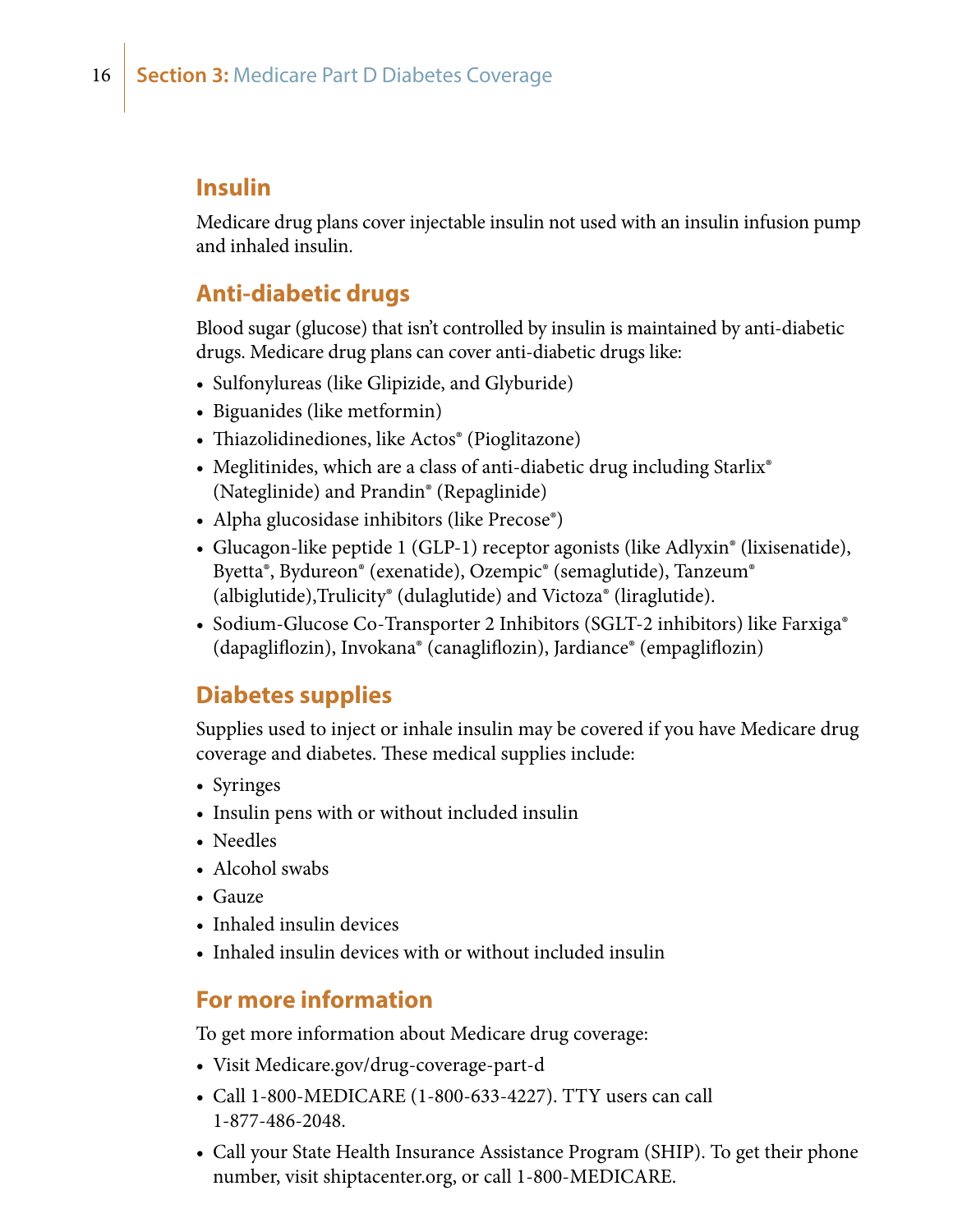### <span id="page-16-0"></span>**SECTION**

### **Medicare Coverage for Diabetes Screenings Example 18 Part B covers certain services, screenings, and trainings to help**<br>Part B covers certain services, screenings, and trainings to help<br>you prevent, detect, and treat diabetes.<br>In general, your doctor must write a

you prevent, detect, and treat diabetes.

In general, your doctor must write an order or referral for you to get these services, including:

- **• Diabetes screening tests**. [See page 18.](#page-17-0)
- **• Medicare Diabetes Prevention Program**. [See pages 18–19.](#page-17-0)
- **• Diabetes self-management training**. [See pages 19–2](#page-18-0)2.
- **• Medical nutrition therapy services**. [See pages 2](#page-21-0)2–23.
- **• Hemoglobin A1c tests**. [See page 23.](#page-22-0)

You can get some Medicare-covered services without a written order or referral. [See pages 23–24.](#page-22-0)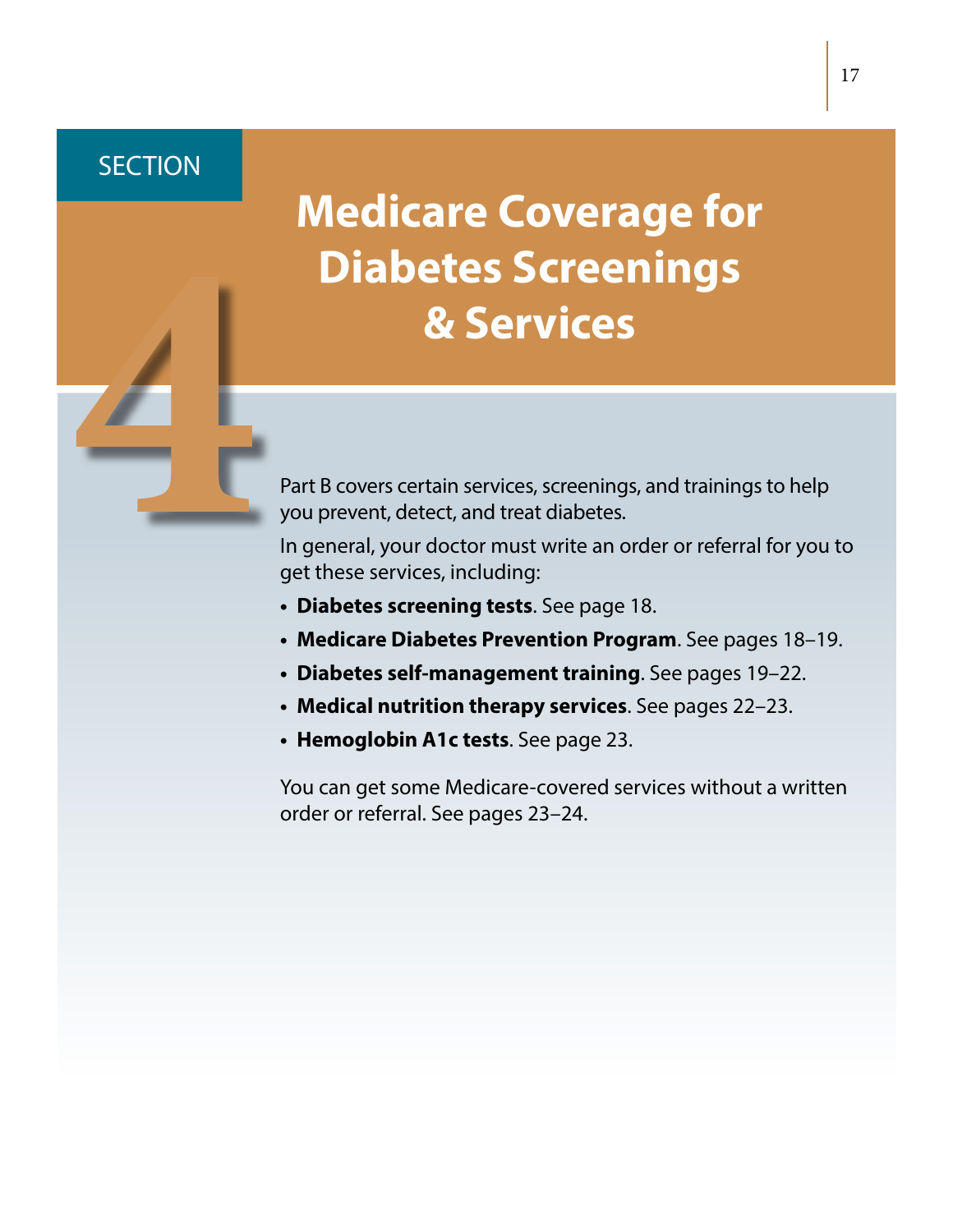### <span id="page-17-0"></span>**Diabetes screenings**

Part B pays for diabetes screening tests if you're at risk for diabetes. These tests help detect diabetes early. You may be at risk for diabetes if you have:

- High blood pressure
- Dyslipidemia (history of abnormal cholesterol and triglyceride levels)
- Obesity (with certain conditions)
- Impaired glucose (blood sugar) tolerance
- High fasting glucose (blood sugar)

Medicare may pay for up to 2 diabetes screening tests in a 12-month period. After the initial diabetes screening test, your doctor will determine if you need a second test. Medicare covers these diabetes screening tests:

- Fasting glucose (sugar) blood tests
- Other glucose blood tests approved by Medicare as appropriate

If you think you may be at risk for diabetes, talk with your doctor to see if you can get these tests.

### **Medicare Diabetes Prevention Program**

Part B covers a once-per-lifetime health behavior change program to help you prevent type 2 diabetes. The program begins with weekly core sessions in a group setting over a 6-month period. In these sessions, you'll get:

- Training to make realistic, lasting behavior changes around diet and exercise.
- Tips on how to get more exercise.
- Strategies to control your weight.
- A specially trained coach to help keep you motivated.
- Support from people with similar goals and challenges.

Once you complete the core sessions, you'll get:

- 6 monthly follow-up sessions to help you maintain healthy habits.
- An additional 12 monthly ongoing maintenance sessions if you meet certain weight loss goals.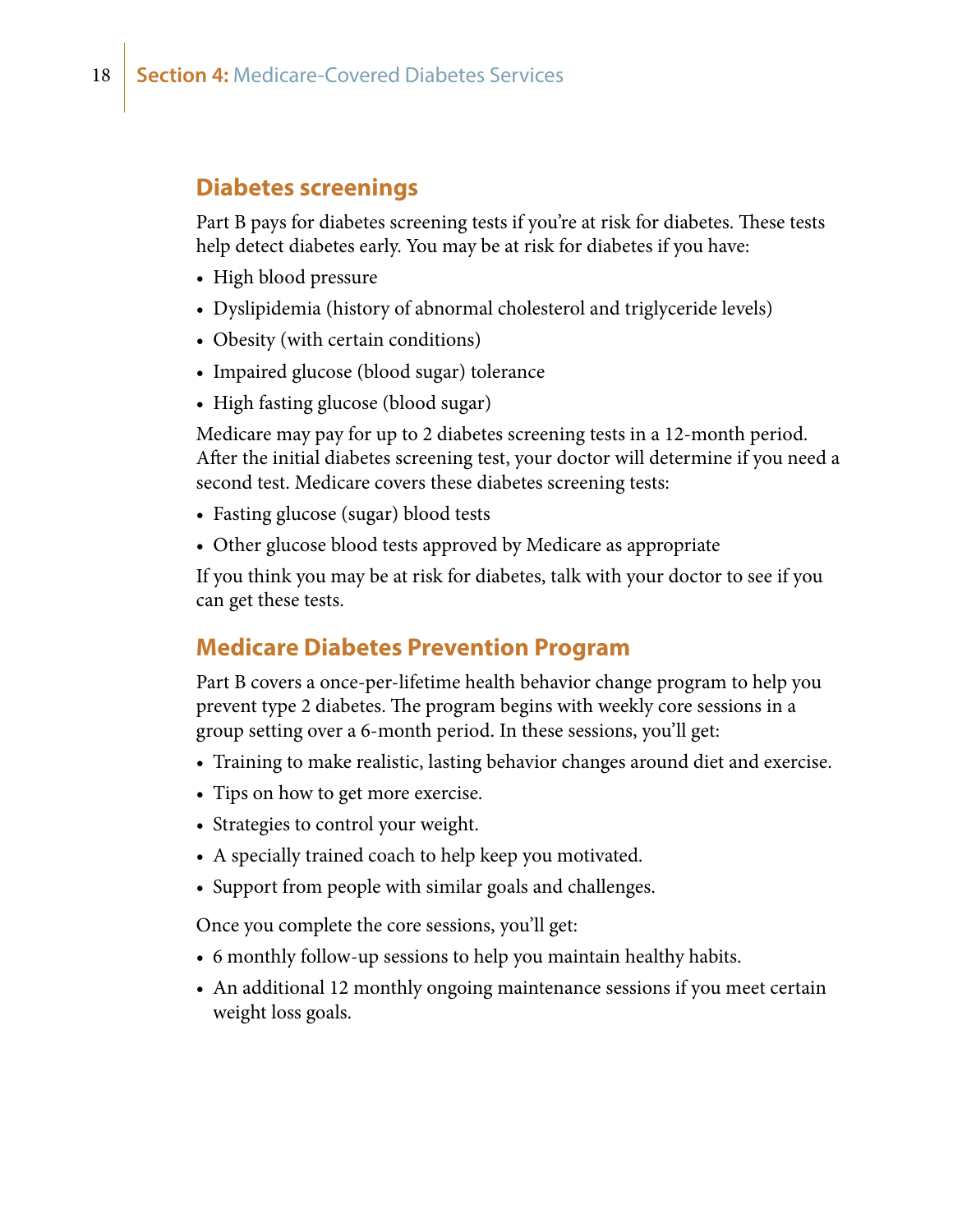### <span id="page-18-0"></span>Medicare Diabetes Prevention Program (continued)

To be eligible, you must have:

- Part B (or a Medicare Advantage Plan).
- A fasting plasma glucose of 110-125mg/dL, a 2-hour plasma glucose of 140-199 mg/dL (oral glucose tolerance test), or a hemoglobin A1c test result between 5.7 and 6.4% within 12 months prior to attending the first core session.
- A body mass index (BMI) of 25 or more (BMI of 23 or more if you're Asian).
- No history of type 1 or type 2 diabetes.
- No End-Stage Renal Disease (ESRD).
- Never participated in the Medicare Diabetes Prevention Program.

You pay nothing for these services if you're eligible.

Visit [Medicare.gov/contacts](http://Medicare.gov/contacts) to see if there's a Medicare Diabetes Prevention Program supplier in your area.

### **Diabetes self-management training**

Diabetes self-management training helps you learn how to successfully manage your diabetes. Your doctor or other health care provider must prescribe this training for Part B to cover it.

You can get diabetes self-management training if you meet one of these conditions:

- You were diagnosed with diabetes.
- You changed from taking no diabetes medication to taking diabetes medication, or from oral diabetes medication to insulin.
- You have been diagnosed with diabetes and are at risk for complications (see next page).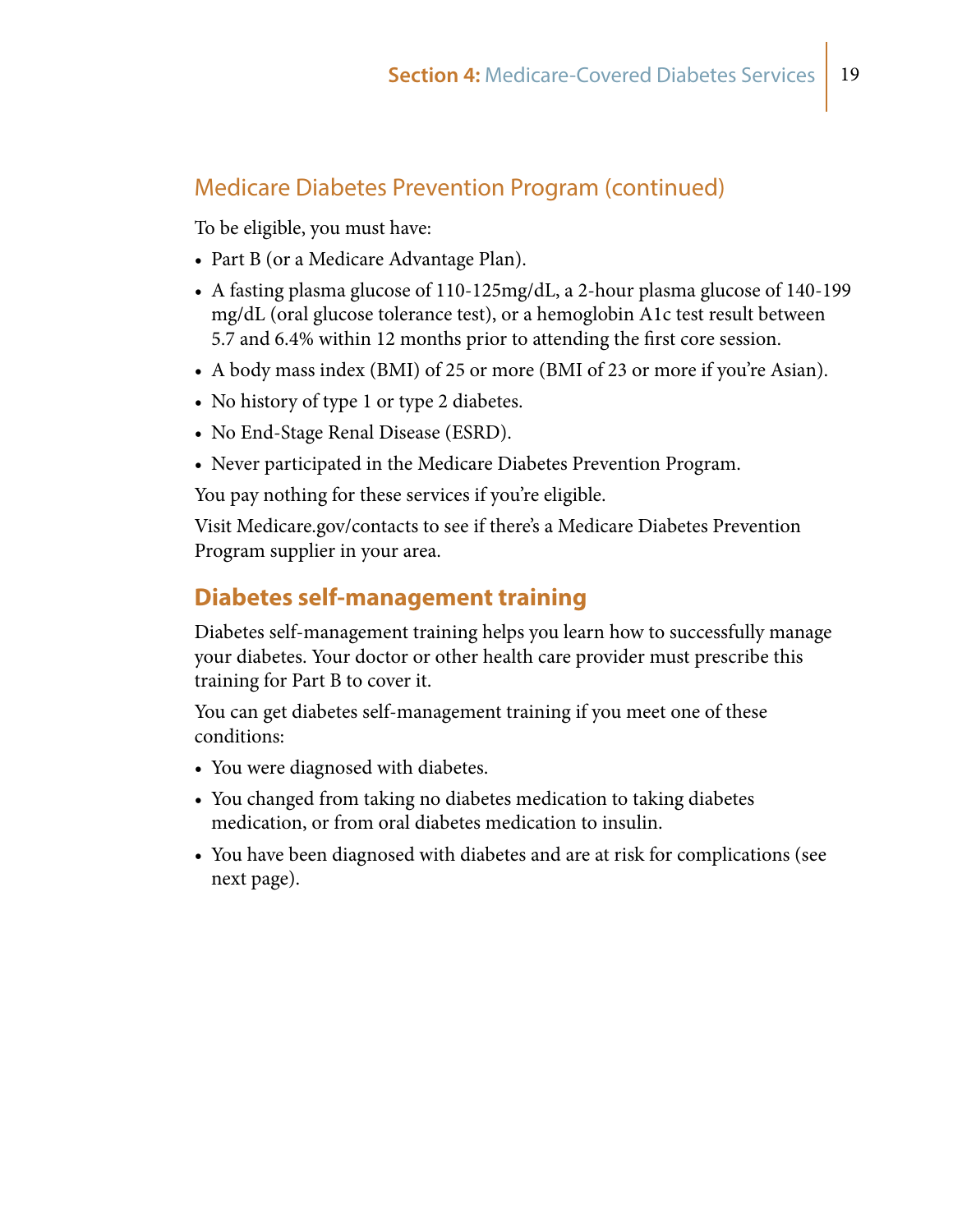### Diabetes self-management training (continued)

Your doctor or other health care provider may consider you at increased risk if any of these apply to you:

- You have problems controlling your blood sugar, have been treated in an emergency room, or have stayed overnight in a hospital because of your diabetes.
- You've been diagnosed with eye disease related to diabetes.
- You have a lack of feeling in your feet or some other foot problems, like ulcers, deformities, or have had an amputation.
- You've been diagnosed with kidney disease related to diabetes.

Your doctor or other health care provider will usually give you information about where to get diabetes self-management training. You must get this training from an approved individual or program as part of a plan of care prepared by your doctor or other health care provider. These programs and individuals are accredited by the American Diabetes Association or the American Association of Diabetes Educators.

### **How much training is covered?**

Diabetes self-management training classes are taught by health care professionals who have special training in diabetes education. Medicare will cover up to 10 hours of initial training and 2 hours of follow-up training if you need it.

You must complete the initial training no more than 12 months from the time you start it. The initial training includes one hour of training on an individual, one-onone basis. The other 9 hours of initial training are usually given in a group setting.

**Important:** Your doctor or other health care professional may prescribe up to 10 hours of the initial training to be one-on-one rather than in a group when it's appropriate. Some indications for one-on-one training include:

- Low-vision
- A hearing impairment
- A language or other communication difficulty, or
- Cognition limitations.

In addition, Medicare also covers one-on-one training if no groups are available within 2 months of the date of the order.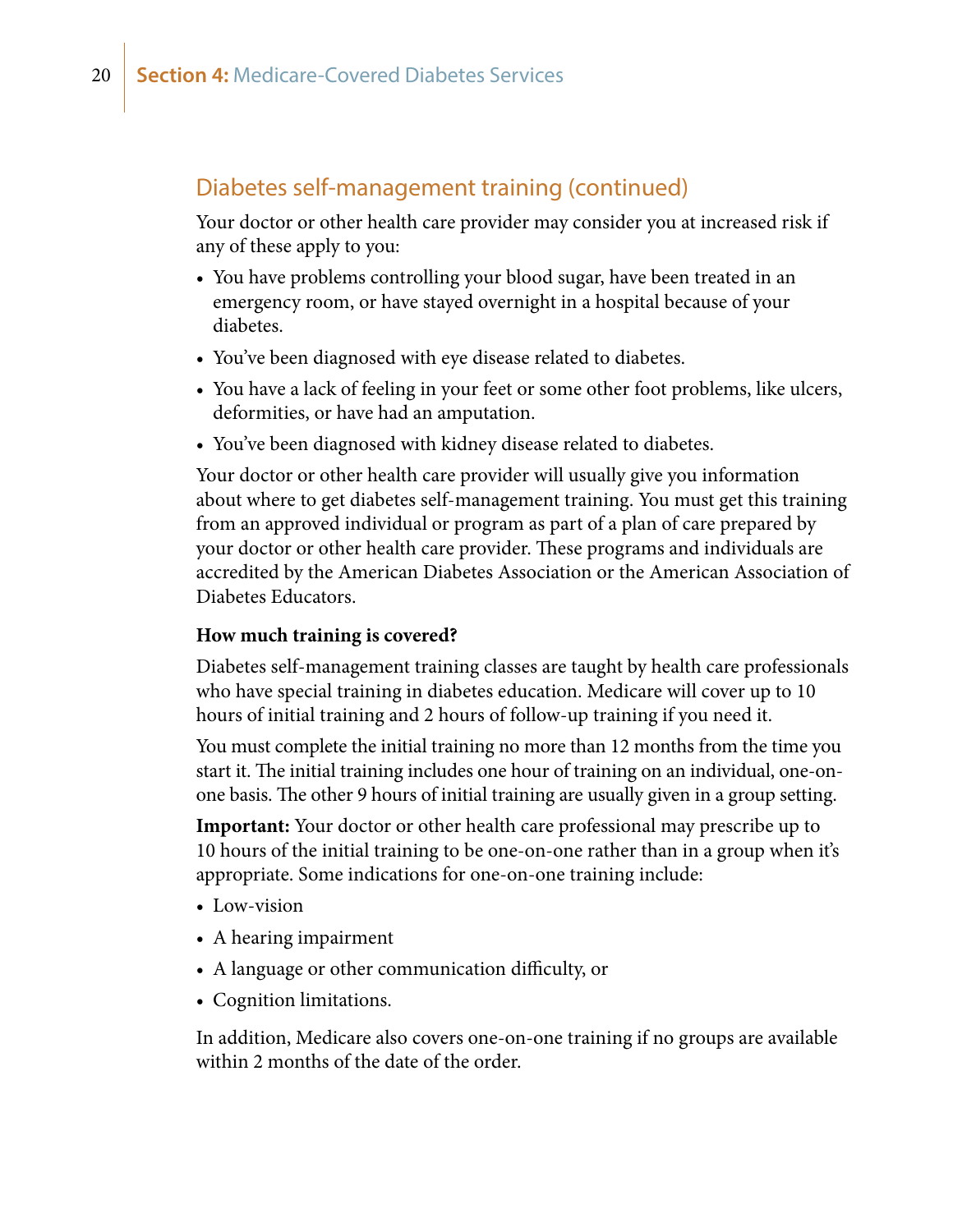### Diabetes self-management training (continued)

Medicare covers up to 2 hours of follow-up training each year after the year you receive the initial training if you need it. To be eligible for the follow-up training, you must get a written order from your doctor or other health care professional. The follow-up training can be in a group or one-on-one sessions. Remember, your doctor or other health care professional must prescribe this follow-up training each year for Medicare to cover it.

**Note:** Diabetes self-management training is available in many Federally Qualified Health Centers (FQHCs). FQHCs provide primary health services and qualified preventive services in medically underserved rural and urban areas. Some types of FQHCs are Community Health Centers, Migrant Health Centers, Health Care for the Homeless Programs, Public Housing Primary Care Centers, and outpatient health programs/facilities operated by a tribe or tribal organization or by an urban Indian organization. You don't have to pay a Part B deductible. For more information about FQHCs, visit [cms.gov/Center/Provider-Type/ Federally-](http://cms.gov/Center/Provider-Type/Federally-Qualified-Health-Centers-FQHC-Center)[Qualified-Health-Centers-FQHC-Center,](http://cms.gov/Center/Provider-Type/Federally-Qualified-Health-Centers-FQHC-Center) or call 1-800-MEDICARE (1-800-633-4227). TTY users can call 1-877-486-2048.

**Telehealth:** If you're in a rural area, you may be able to get diabetes selfmanagement training services from a practitioner, like a registered dietitian, in a different location through telehealth. Telehealth services are only available to patients at certain health care locations in rural areas, so check with your practitioner to see if you can get some of your training via telehealth. For more information about telehealth services, call 1-800-MEDICARE.

### **What will I learn in this training?**

Through diabetes self-management training, you'll learn how to successfully manage your diabetes. This includes information on self-care and lifestyle changes. The first diabetes self-management training session is an individual assessment to help the instructors better understand your needs.

Classroom training will cover topics like these:

- General information about diabetes, the benefits of blood sugar control, and the risks of poor blood sugar control
- Nutrition and how to manage your diet
- Options to manage and improve blood sugar control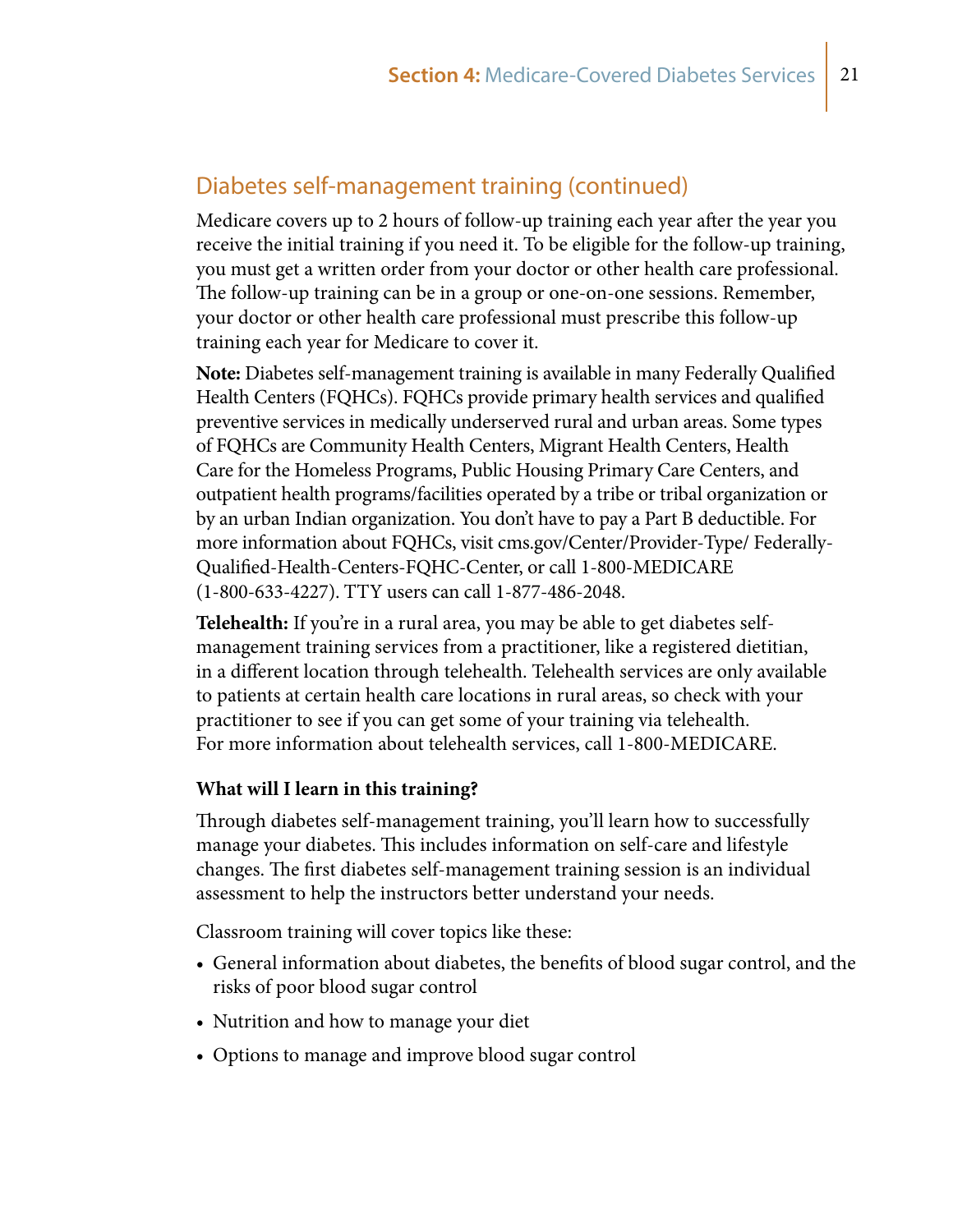### <span id="page-21-0"></span>Diabetes self-management training (continued)

- Exercise and why it's important to your health
- How to take your medications properly
- Blood sugar testing and how to use the information to improve your diabetes control
- How to prevent, recognize, and treat acute and chronic complications from your diabetes
- Foot, skin, and dental care
- How diet, exercise, and medication affect blood sugar
- Behavior changes, goal setting, risk reduction, and problem solving
- How to adjust emotionally to having diabetes
- Family involvement and support
- The use of the health care system and community resources

### **Medical nutrition therapy services**

In addition to diabetes self-management training, Part B covers medical nutrition therapy services if you have diabetes or renal disease. To be eligible for these services, your fasting blood sugar has to meet certain criteria. Also, your doctor or other health care provider must prescribe these services for you.

A registered dietitian or certain nutrition professionals can give these services:

- An initial nutrition and lifestyle assessment
- Nutrition counseling (what foods to eat and how to follow an individualized diabetic meal plan)
- How to manage lifestyle factors that affect your diabetes
- Follow-up visits to check on your progress in managing your diet

Remember, your doctor or other health care provider must prescribe medical nutrition therapy services each year for Medicare to pay.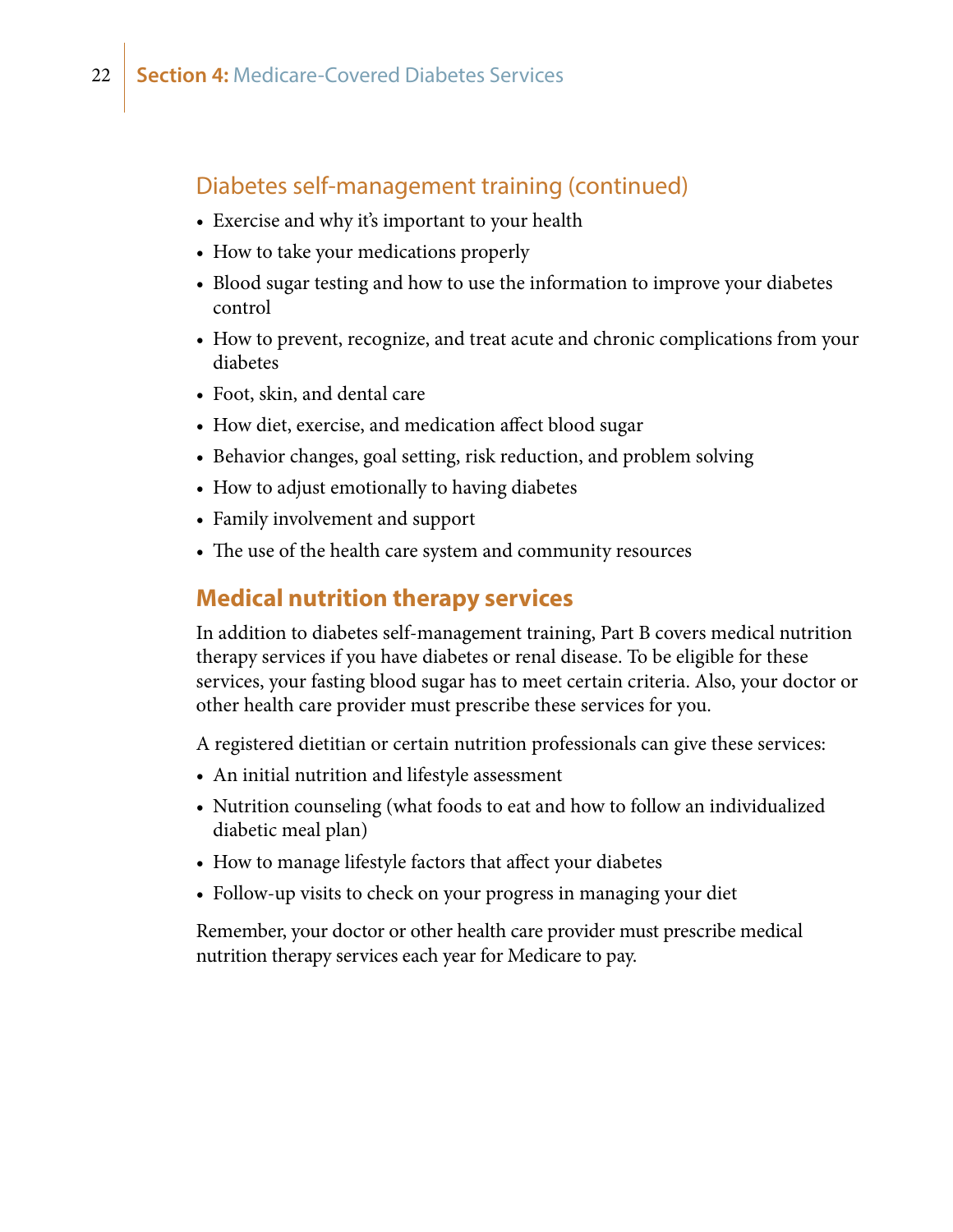### <span id="page-22-0"></span>Medical nutrition therapy services (continued)

**Note:** Medical nutrition therapy is available in many Federally Qualified Health Centers (FQHCs). FQHCs provide primary health services and qualified preventive services in medically underserved rural and urban areas. Some types of FQHCs are Community Health Centers, Migrant Health Centers, Health Care for the Homeless Programs, Public Housing Primary Care Centers, and outpatient health programs/facilities operated by a tribe or tribal organization or by an urban Indian organization. You don't have to pay a Part B deductible or coinsurance. For more information about FQHCs, call 1-800-MEDICARE (1-800-633-4227). TTY users can call 1-877-486-2048.

**Teleheath:** If you're in a rural area, a registered dietitian or other nutritional professional in a different location may be able to provide medical nutrition therapy to you through telehealth. Telehealth services are only available to patients at certain health care locations in rural areas, so check with your provider to see if you can get some of these services via telehealth.

### **Foot exams & treatment**

If you have diabetes-related nerve damage in either of your feet, Part B will cover one foot exam every 6 months by a podiatrist or other foot care specialist, unless you've seen a foot care specialist for some other foot problem during the past 6 months. Medicare may cover more frequent visits if you've had a non-traumatic (not because of an injury) amputation of all or part of your foot, or your feet have changed in appearance which may indicate you have serious foot disease. Remember, you should be under the care of your primary care doctor or diabetes specialist when getting foot care.

### **Hemoglobin A1c tests**

A hemoglobin A1c test is a lab test that measures how well your blood sugar has been controlled over the past 3 months. If you have diabetes, Part B covers this test if your doctor orders it.

For more information, call 1-800-MEDICARE (1-800-633-4227).

### **Glaucoma tests**

Part B will pay for you to have your eyes checked for glaucoma once every 12 months if you're at increased risk of glaucoma. You're considered high risk for glaucoma if you have:

- Diabetic retinopathy (a diabetes complication that affects eyes), or
- Have a family history of glaucoma, or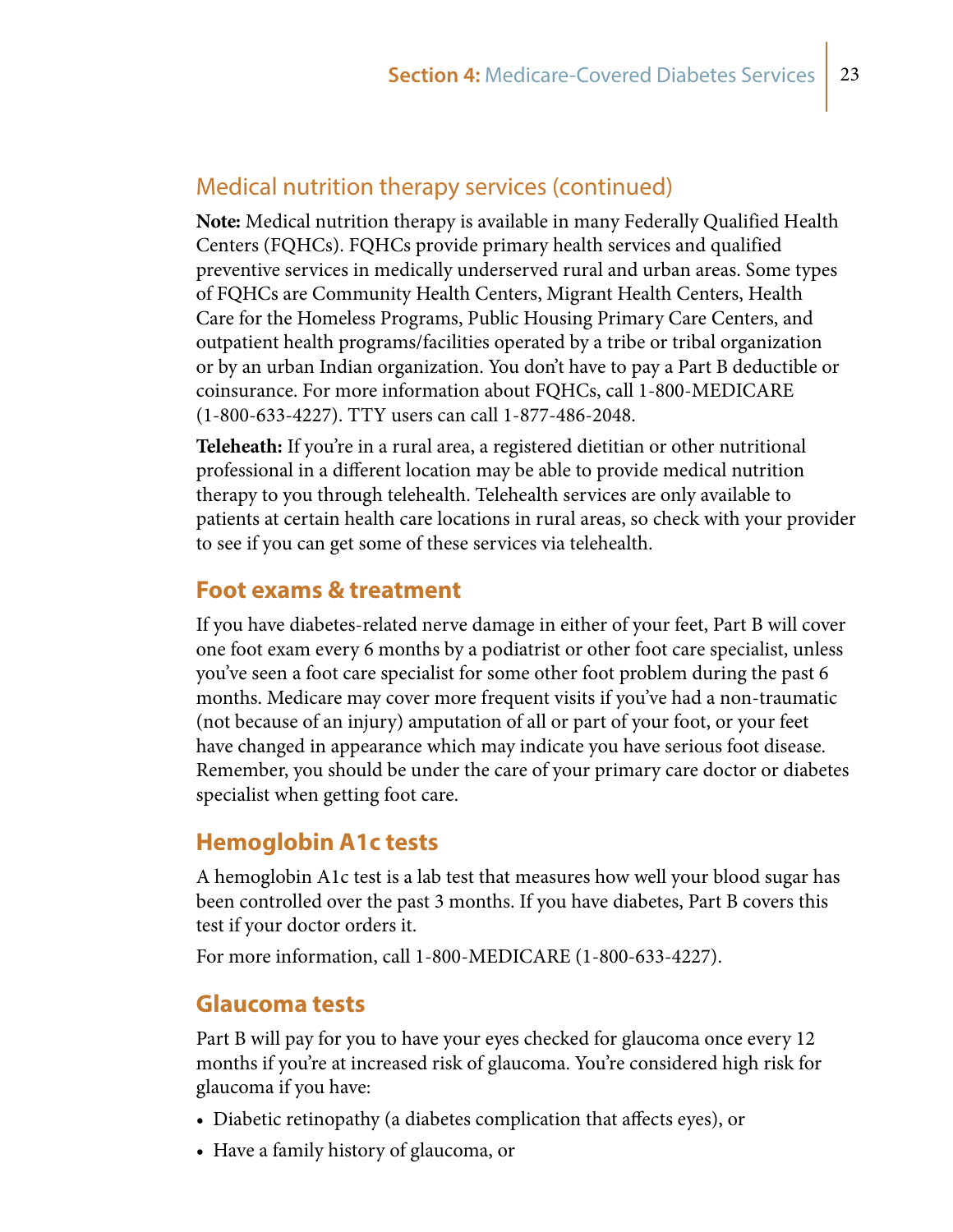### <span id="page-23-0"></span>Glaucoma tests (continued)

- Are African-American and 50 or older, or
- Are Hispanic and 65 or older.

This test must be done or supervised by an eye doctor who's legally allowed to give this service in your state.

### **Flu & pneumococcal shots**

Part B will pay for you to get a flu shot (vaccine) generally once a flu season in the fall or winter. Part B will also pay for a pneumococcal shot (vaccine) to prevent pneumococcal infections (like certain types of pneumonia). Part B covers a different second pneumococcal shot 11 months after you get the first shot. Talk with your doctor or other health care provider to see if you need these shots.

### **"Welcome to Medicare" preventive visit**

Part B covers a one-time review of your health, and education and counseling about preventive services within the first 12 months you have Part B. This includes information about certain screenings, shots, and referrals for other care if needed. The "Welcome to Medicare" preventive visit is a good opportunity to talk with your doctor about the preventive services you may need, like diabetes screening tests.

### **Yearly "Wellness" visit**

If you've had Medicare Part B for longer than 12 months, you can get a yearly "Wellness" visit to develop or update a personalized prevention plan based on your current health and risk factors. This includes:

- A review of medical and family history
- A list of current providers and prescription drugs
- Your height, weight, blood pressure, and other routine measurements
- A screening schedule for appropriate preventive services
- A list of risk factors and treatment options for you

### **Supplies & services that Medicare doesn't cover**

Original Medicare and Medicare drug plans don't cover everything. For example, these supplies and services **aren't** covered:

- Eyeglasses and exams for glasses (called refraction), except after cataract surgery
- Orthopedic shoes (shoes for people whose feet are impaired, but intact)
- Cosmetic surgery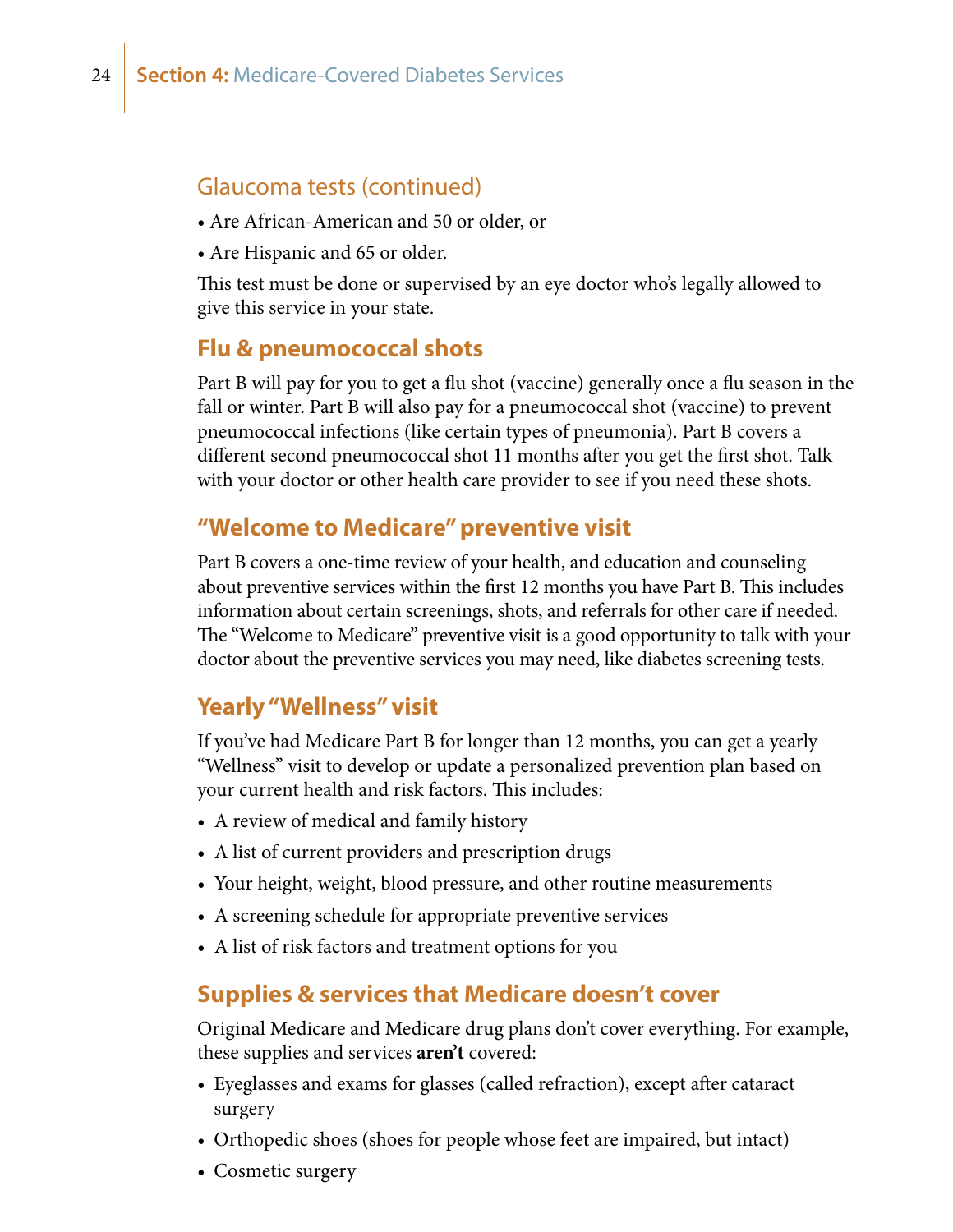<span id="page-24-0"></span>**SECTION** 

# **Helpful Tips & Resources**<br> **Resources**

M ore information is available to help you make health<br>
Care choices and decisions that meet your needs.

For more information about Medicare coverage of diabetes, visit [Medicare.gov](http://www.medicare.gov) or call 1-800-MEDICARE (1-800-633-4227). TTY users can call 1-877-486-2048.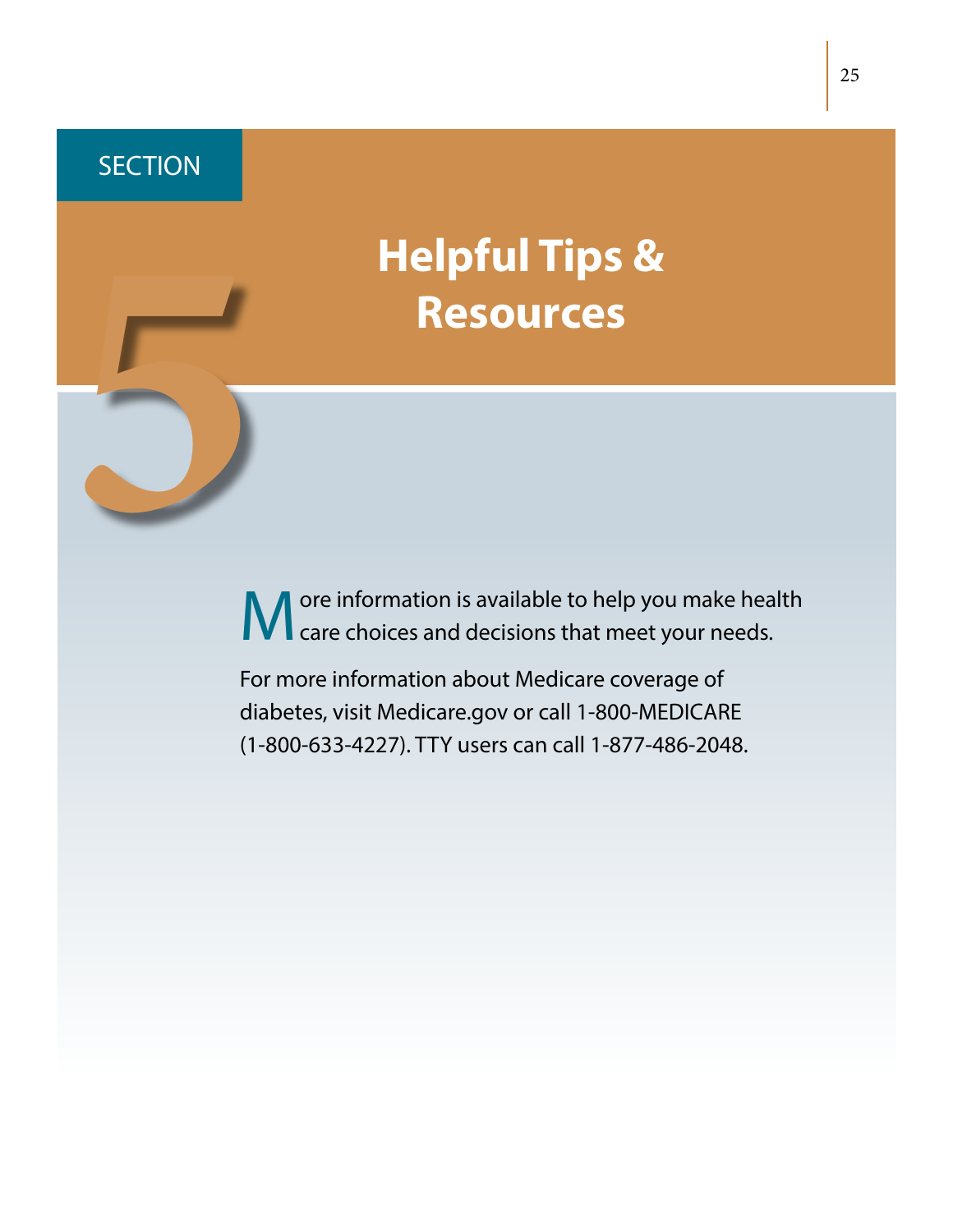### <span id="page-25-0"></span>**Tips to help control diabetes**

You can take several steps to help control your diabetes. Here are some tips that can help you stay healthy:

### **Eat right**

- Talk with your doctor about what, how much, and when to eat. Your doctor, diabetes educator, or other health care provider can develop a healthy eating plan that's right for you.
- Talk with your doctor about how much you should weigh. Your doctor can talk to you about the different ways to help you reach your weight goal.

### **Take medicine as directed**

Talk with your doctor if you have any problems.

### **Exercise**

Be active for a total of 30 minutes most days. Talk with your doctor about which activities can help you stay active.

### **Check these things**

- Check your blood sugar (glucose) as often as your doctor tells you. You can record this information in a record book. Show your records to your doctor.
- Check your feet for cuts, blisters, sores, swelling, redness, or sore toenails. It's very important to keep your feet healthy to prevent serious foot problems.
- Frequently check your blood pressure.
- Have your doctor check your cholesterol.
- If you smoke, talk with your doctor about how you can quit. Medicare will cover smoking cessation (counseling to stop smoking) if ordered by your doctor.

Following these tips can help you manage your diabetes. Talk with your doctor, diabetes educator, or other health care provider about your treatment, the tests you should get, and what you can do to help control your diabetes. You can also talk with your doctor about your treatment options. You and your doctor can decide what's best for you. You can also find out more by contacting the organizations on the next page.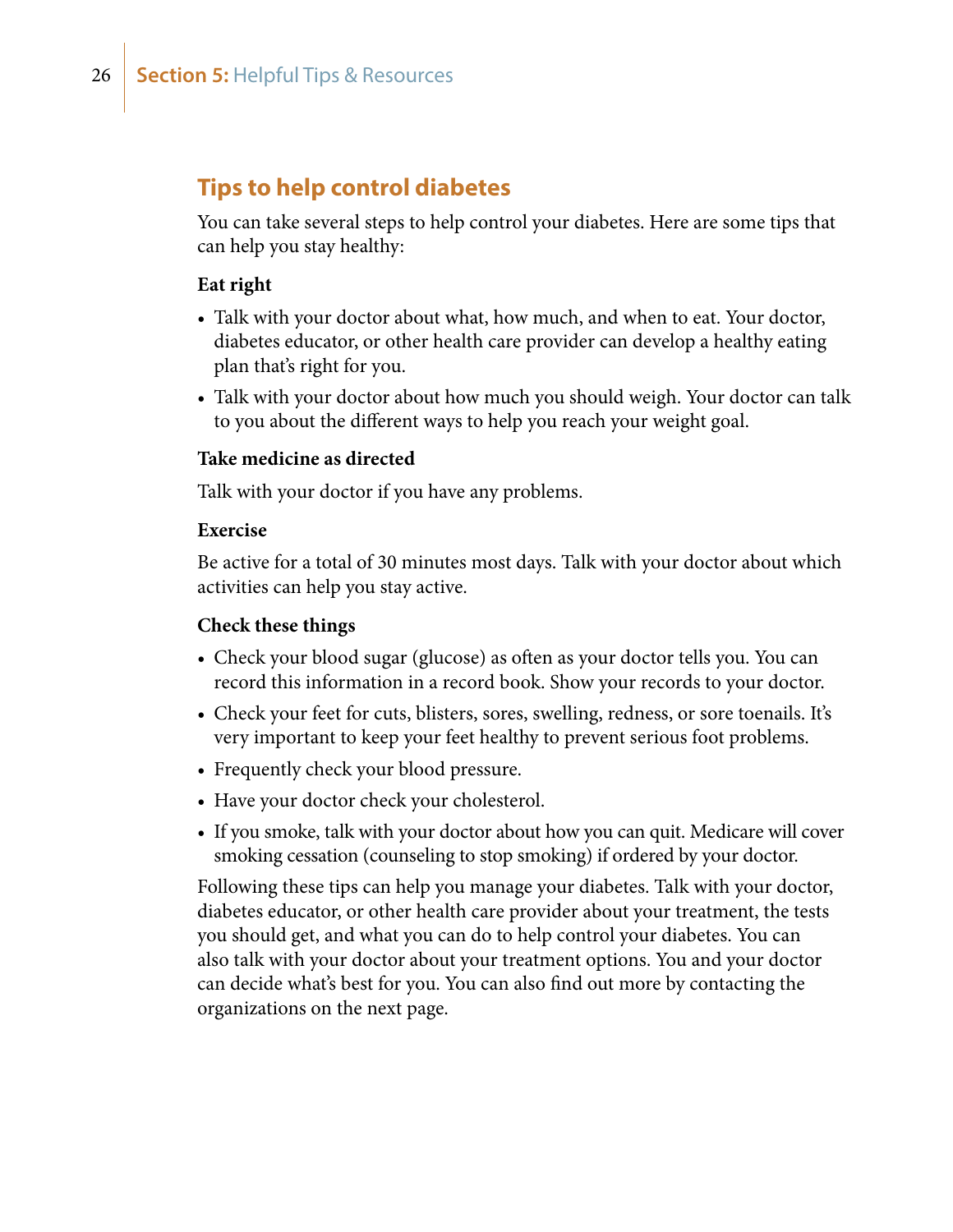### <span id="page-26-0"></span>**Phone numbers & websites**

**Centers for Disease Control and Prevention (CDC), Department of Health and Human Services (HHS)** 

[cdc.gov/diabetes](http://www.cdc.gov/diabetes/) 1-800-232-4636

### **Healthfinder**

[healthfinder.gov](http://healthfinder.gov)

### **Indian Health Service**

[ihs.gov/diabetes/](https://www.ihs.gov/diabetes/)

### **Division of Diabetes Treatment & Prevention**

1-505-256-6716

### **National Diabetes Education Program (NDEP)**

[ndep.nih.gov](http://www.ndep.nih.gov) 1-800-860-8747

### **National Institute of Diabetes & Digestive & Kidney Diseases (NIDDK) of the National Institutes of Health (NIH), DHHS**

[niddk.nih.gov](http://www.niddk.nih.gov/Pages/default.aspx) <www.niddk.nih.gov/health-information/diabetes> 1-800-860-8747 (Clearinghouse)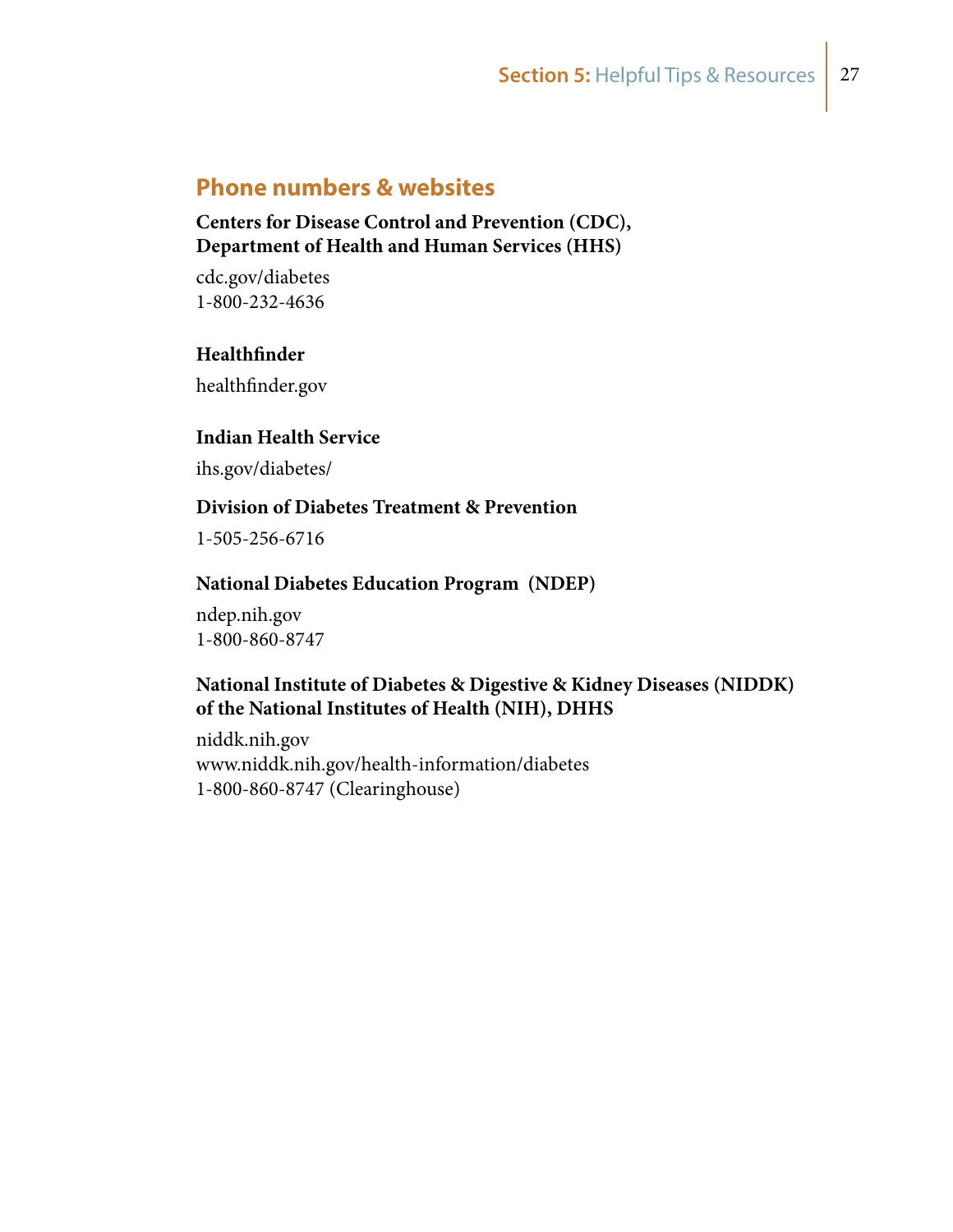

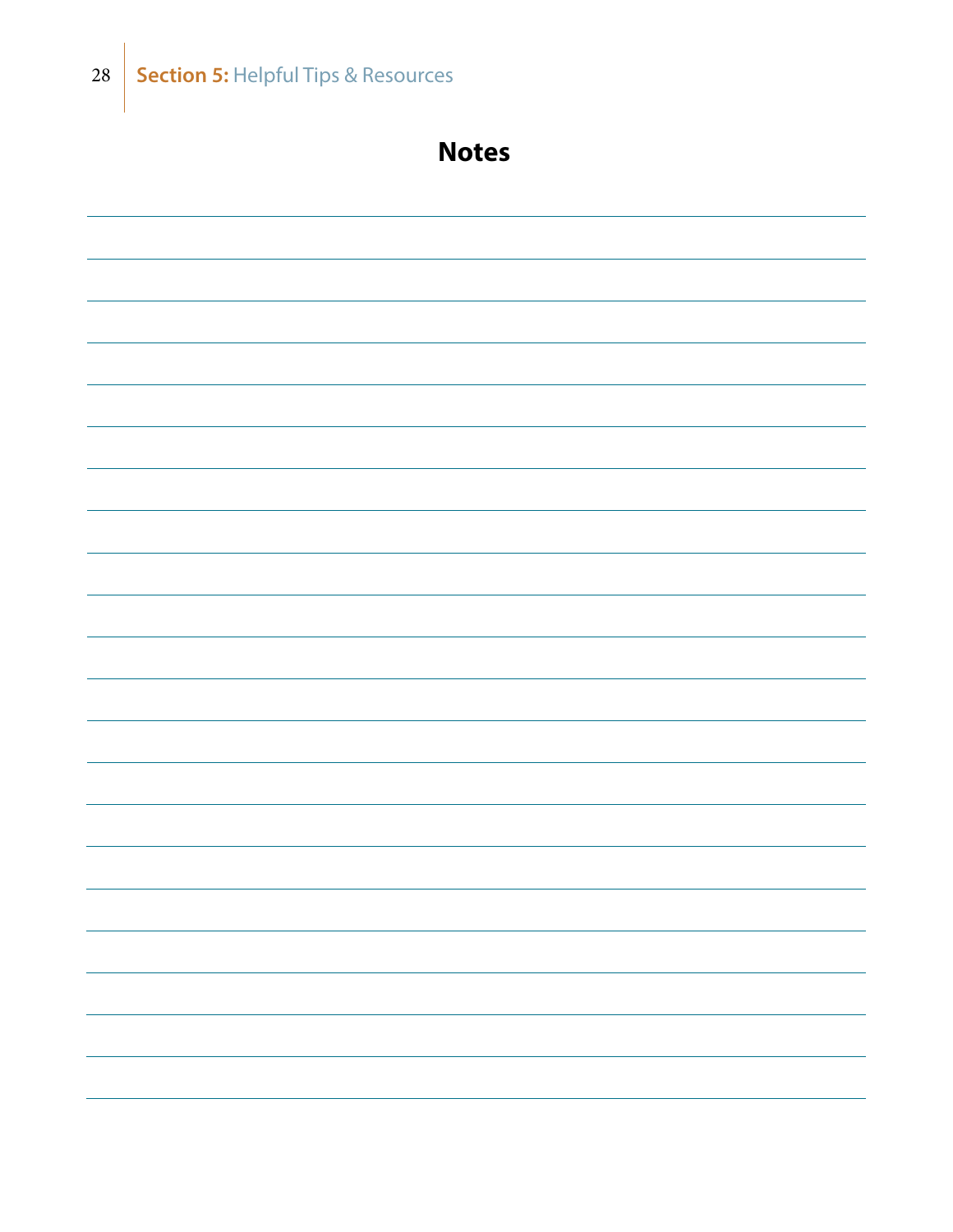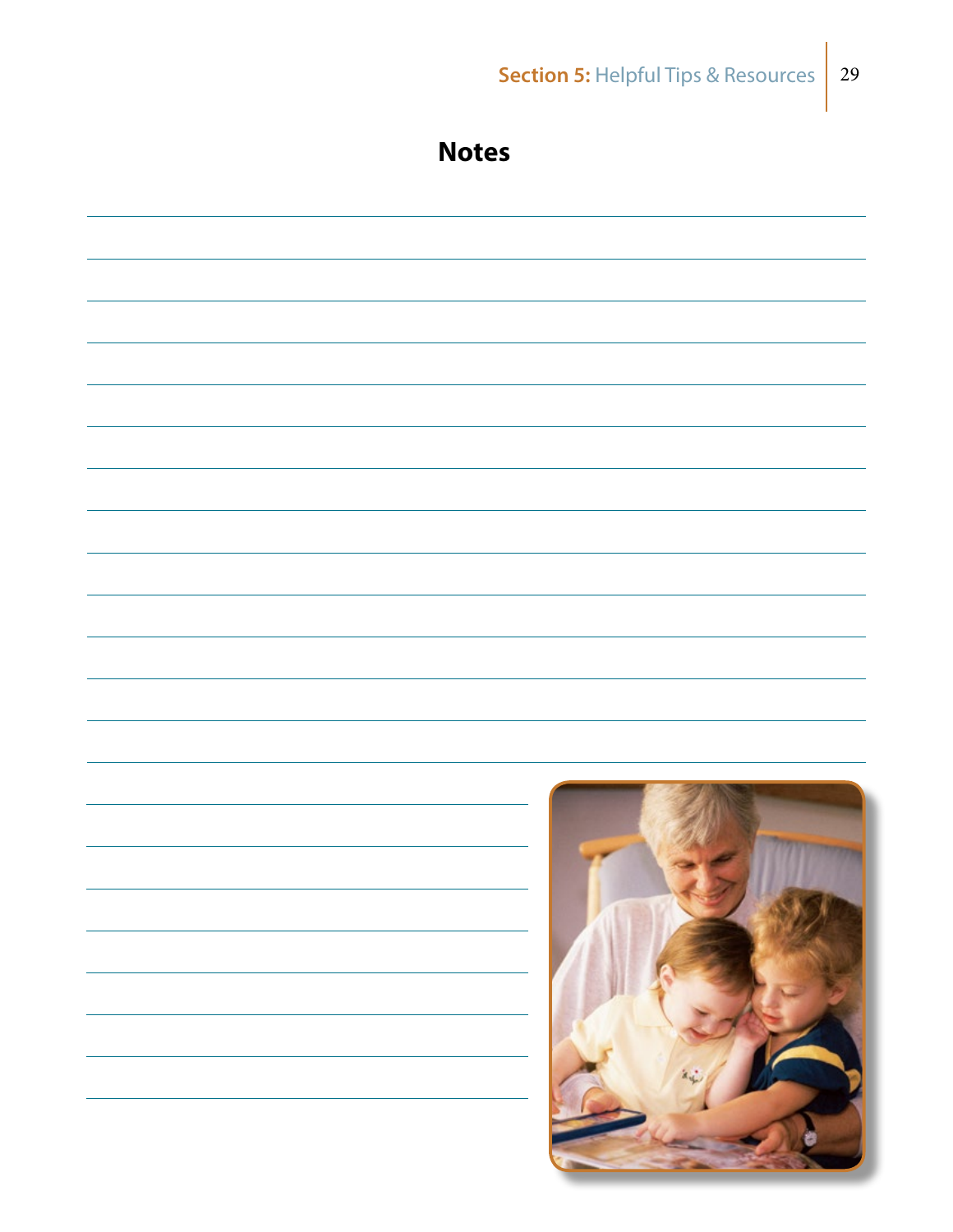### **CMS Accessible Communications**

To help ensure people with disabilities have an equal opportunity to participate in our services, activities, programs, and other benefits, we provide communications in accessible formats. The Centers for Medicare & Medicaid Services (CMS) provides free auxiliary aids and services, including information in accessible formats like Braille, large print, data/audio files, relay services and TTY communications. If you request information in an accessible format from CMS, you won't be disadvantaged by any additional time necessary to provide it. This means you'll get extra time to take any action if there's a delay in fulfilling your request.

To request Medicare or Marketplace information in an accessible format you can:

- **1. Call us:** For Medicare: 1-800-MEDICARE (1-800-633-4227) TTY: 1-877-486-2048.
- **2. Email us:** [altformatrequest@cms.hhs.gov](mailto:altformatrequest%40cms.hhs.gov?subject=).
- **3. Send us a fax:** 1-844-530-3676.
- **4. Send us a letter:**

Centers for Medicare & Medicaid Services Offices of Hearings and Inquiries (OHI) 7500 Security Boulevard, Mail Stop S1-13-25 Baltimore, MD 21244-1850 Attn: Customer Accessibility Resource Staff

Your request should include your name, phone number, type of information you need (if known), and the mailing address where we should send the materials. We may contact you for additional information.

**Note:** If you're enrolled in a Medicare Advantage Plan or Medicare Prescription Drug Plan, contact your plan to request its information in an accessible format. For Medicaid, contact your State or local Medicaid office.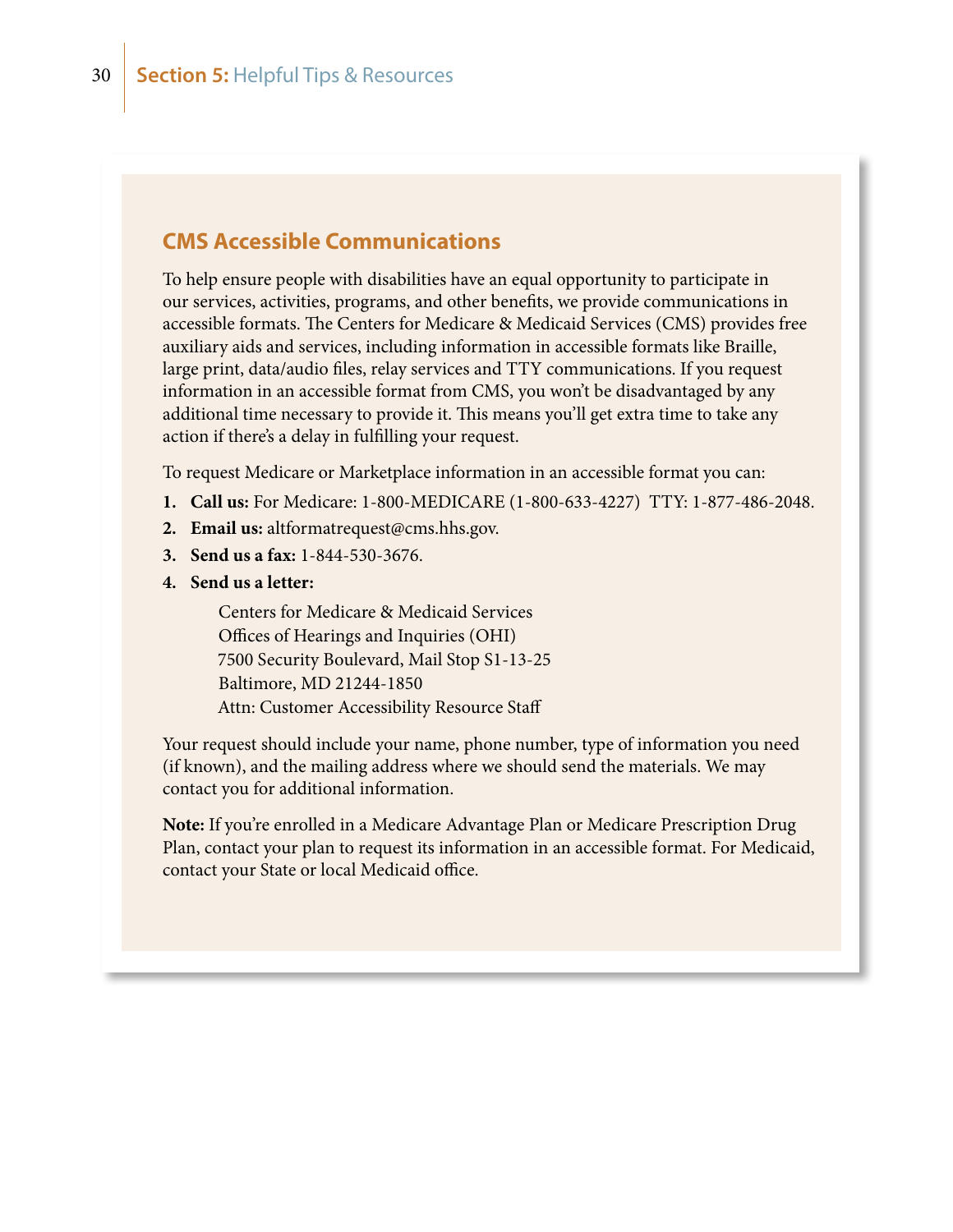### **Nondiscrimination Notice**

The Centers for Medicare & Medicaid Services (CMS) doesn't exclude, deny benefits to, or otherwise discriminate against any person on the basis of race, color, national origin, disability, sex, or age in admission to, participation in, or receipt of the services and benefits under any of its programs and activities, whether carried out by CMS directly or through a contractor or any other entity with which CMS arranges to carry out its programs and activities.

You can contact CMS in any of the ways included in this notice if you have any concerns about getting information in a format that you can use.

You may also file a complaint if you think you've been subjected to discrimination in a CMS program or activity, including experiencing issues with getting information in an accessible format from any Medicare Advantage Plan, Medicare Prescription Drug Plan, State or local Medicaid office, or Marketplace Qualified Health Plans. There are three ways to file a complaint with the U.S. Department of Health and Human Services, Office for Civil Rights:

- **1. Online:** <https://www.hhs.gov/civil-rights/filing-a-complaint/index.html>.
- **2. By phone:** Call 1-800-368-1019. TTY users can call 1-800-537-7697.
- **3. In writing:** Send information about your complaint to:

Office for Civil Rights U.S. Department of Health and Human Services 200 Independence Avenue, SW Room 509F, HHH Building Washington, D.C. 20201